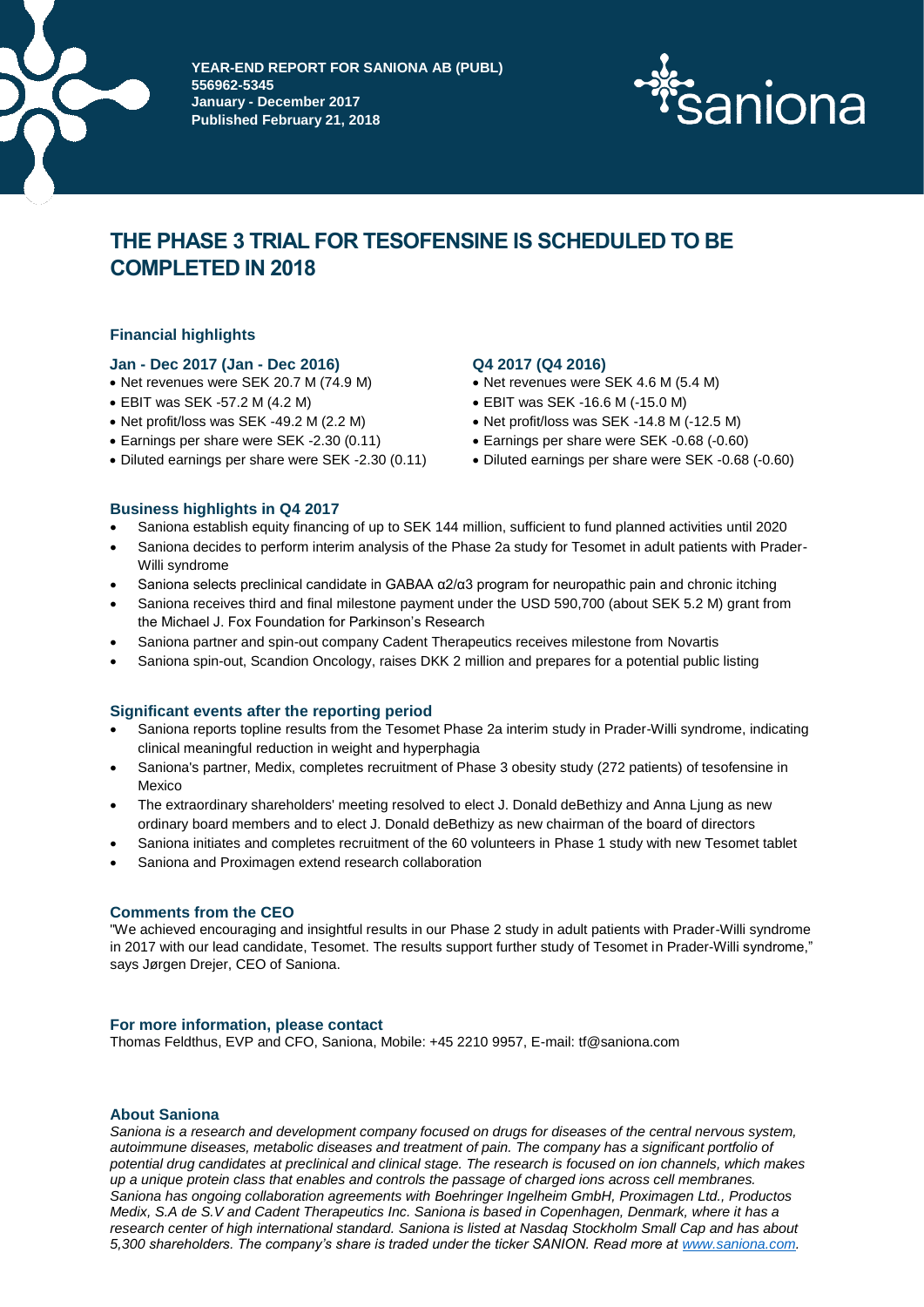

# **Letter from the CEO**

"As I reflect on the past year, I see many successes that have helped form Saniona into a strong biotech company that is well positioned to continue its development for years to come. But there is one milestone more significant than the others – it is the fact that during this year we can start to call ourselves a Phase 3-company. Our partner Medix is now taking the lead on our programs within the metabolic field as they have made remarkable progress in the Phase 3 trial for tesofensine in Mexico with both the completion of recruitment of all 372 patients in just five short months and the expectation to conclude the trial by the end of 2018, nearly one year ahead of schedule. We are confident that this study will serve to further validate tesofensine as a novel and highly effective treatment for obesity. Not only will it add to our already robust efficacy and safety database; it also holds the potential to provide Saniona with a significant double-digit royalty stream in both Mexico and Argentina, which may be used to fund the development of our wholly owned programs including Tesomet.

I would like to highlight a few other clinical and operational successes that we have made this past year in addition to Medix's rapid progress. Clinically, we are very proud of our positive Phase 2 trial and are excited by our selection of two new development candidates under our research programs. On the operational side, our uplisting to the main market of Nasdaq Stockholm, appointment of two new Board members and solid financing will all help to support our future initiatives. Additionally, our acquisition of NeuroSearch's remaining rights of certain preclinical and clinical programs reinforces our confidence in the potential of our assets. As we move into 2018 we intend to unlock the potential of these achievements as we eagerly await the results for the Phase 3 tesofensine trial as well as continue the clinical development of Tesomet for metabolic indications and eating disorders.

Bringing the focus now onto our lead asset, Tesomet, which led 2017 with a positive Phase 2 trial that demonstrated a statistically significant reduction in weight in type 2 diabetic patients with no increase in heart rate. Tesomet appears to be a cardiovascular neutral and highly effective weight loss drug with a benign safety profile for the treatment of metabolic diseases, which represent one of the largest healthcare challenges worldwide.

Within eating disorders, we initiated an explorative Phase 2a study in adult patients with Prader-Willi syndrome (PWS) in 2017. After having completed nine adult patients in autumn, we decided to perform a full analysis before the potential continuation of the study in adolescent patients. The full analysis revealed both encouraging and insightful data that Tesomet can potentially provide a statistically meaningful reduction in hyperphagia and weight at a lower dose in this difficult patient group, which has no treatment option today. As we confer with experts in the field to determine our next steps, we believe that by pursuing an orphan indication such as PWS we are creating a unique opportunity to develop and bring our own product to the market in the U.S. and Europe.

Taking a look at our first-in-class research programs, which may appear to be in their infancy, we are confident that they will add significant long-term value for Saniona as these programs enter the clinic. All of our partnered research programs with Boehringer Ingelheim, Proximagen, Cadent Therapeutics and the Michael J. Fox Foundation have progressed well so far, and we look forward to providing more tangible results from these efforts over the coming year. We are also pleased to make the same claim for our spin-out companies, with the public listing of Initiator Pharma, the seed financing of Scandion Oncology and the recent Novartis milestone payment to Cadent Therapeutics.

In 2017 we significantly increased the upside on tesofensine, Tesomet and NS2359 by acquiring NeuroSearch's remaining interest in them, specifically because we believe these assets hold immense value for the future of the company. To help guide this future, we would like to welcome J. Donald deBethizy and Anna Ljung to our board of directors. Both appointments represent our continued efforts to attract highly talented individuals to Saniona as we develop our later stage programs into potential commercialization opportunities.

As we begin to execute on our initiatives for 2018, we are optimistic that we will be able to continue to build on our past successes and grow the company further. Looking back, I think we can be very proud of the achievements made. I am grateful for all the efforts made by our team, shareholders and partners. As a young company we have just started to unlock the opportunities of our assets. Therefore, looking forward, we have the most exciting part of our journey ahead of us."

Jørgen Drejer

CEO, Saniona AB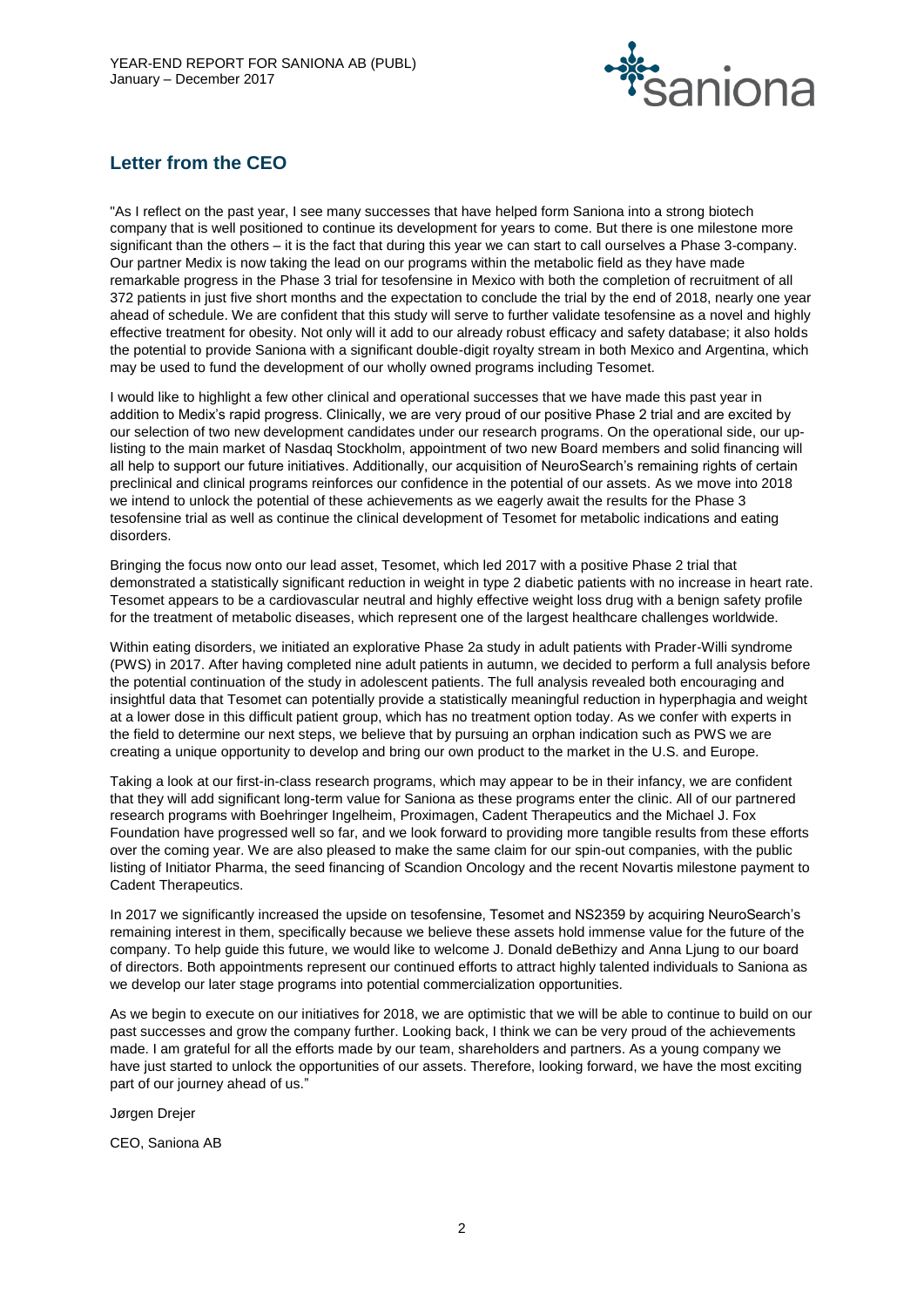

# **About Saniona**

Saniona is a research and development company focused on drugs for diseases of the central nervous system, autoimmune diseases, metabolic diseases and treatment of pain. The company has a significant portfolio of potential drug candidates at preclinical and clinical stage. The research is focused on ion channels. Saniona has ongoing collaboration agreements with Boehringer Ingelheim GmbH, Proximagen Ltd., Productos Medix, S.A de S.V and Cadent Therapeutics Inc. Saniona is based in Copenhagen, Denmark, where it has a research center of high international standard.

# **Vision**

Saniona will be a leading biotech company within the field of ion channel-dependent diseases.

#### **Business idea**

Saniona will discover and develop better medical treatments in areas with significant unmet medical needs through modulation of ion channels.

#### **Overall objective**

Saniona's overall objective is by itself and together with partners to develop and provide new medicines for severe diseases, more specifically diseases of the central nervous system, auto-immune diseases, metabolic diseases and treatment of pain.

# **Business model**

The company commercializes its research efforts through the following three business models:

- By internal development of selected programs through the early phases of drug development before outlicensing to pharmaceutical companies who will take over the further development of Saniona's programs and typical pay upfront, milestone and royalty payments on product sales to Saniona;
- Through early stage research and development collaboration with pharmaceutical companies who will fund the research and development activities and pay upfront, milestones and royalty payments on product sales to Saniona; and
- Through joint ventures or spin-outs, where Saniona's financial partner will obtain a share of the upside by financing the development of one of Saniona's programs.

# **Project portfolio**

Saniona currently has nine active programs of which six are financed through grants, by collaborations with



In addition to the active pipeline shown above, Saniona has a range of validated drug discovery assets as well as clinical stage assets positioned for partnering or spin-out.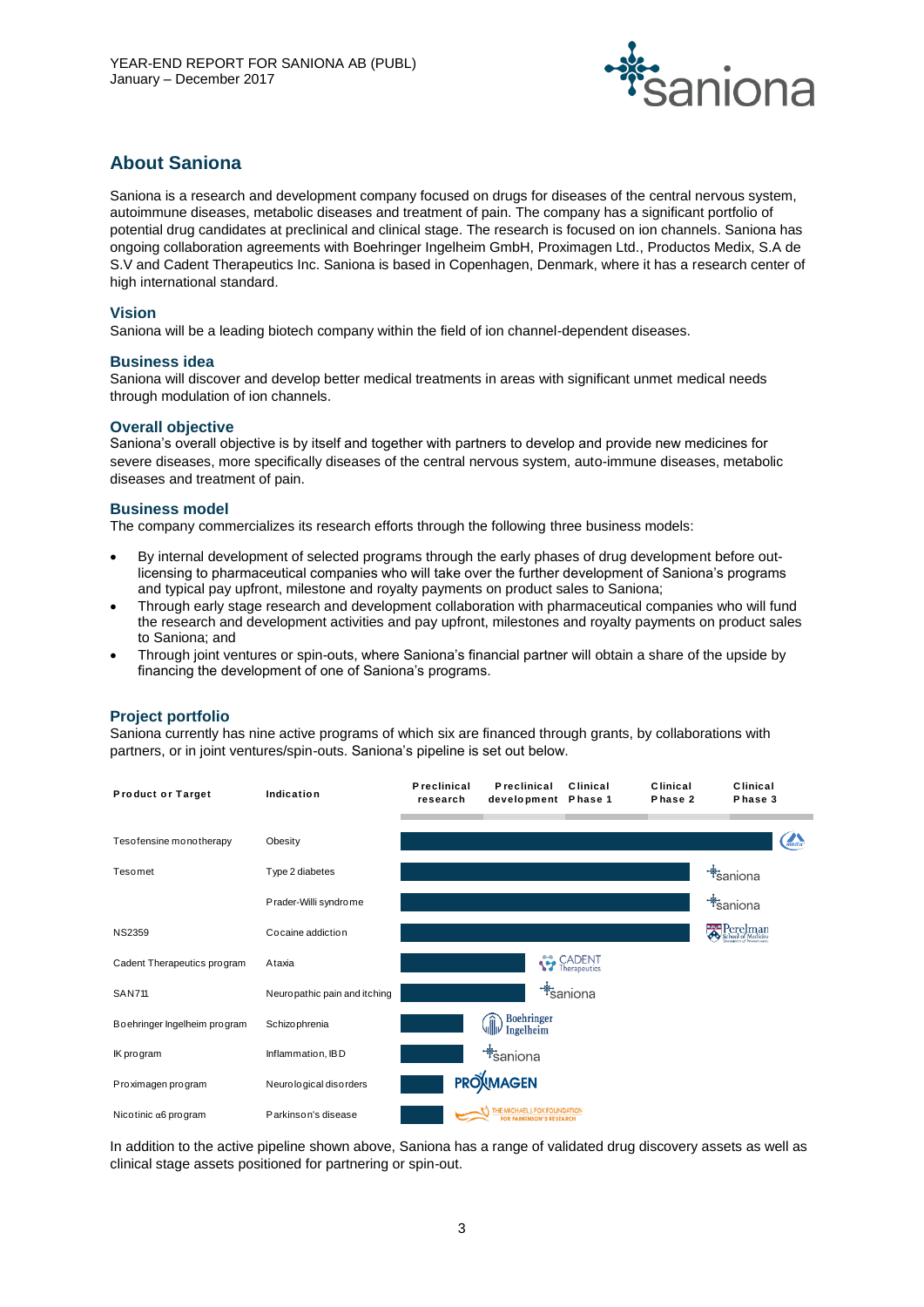

# **Market**

Saniona's ongoing programs address significant market segments:

| <b>Target/Program</b>              | <b>Indication</b>          | <b>Market estimate</b>                   |  |
|------------------------------------|----------------------------|------------------------------------------|--|
| <b>Tesomet</b>                     | Type 2 diabetes            | $>$ USD 23 billion <sup>1</sup>          |  |
| <b>Tesomet</b>                     | Prader-Willi syndrome      | - Orphan indication                      |  |
| <b>Tesofensine</b>                 | Obesity                    | - USD 250 million in Mexico <sup>2</sup> |  |
| <b>NS2359</b>                      | Cocaine addiction          | $>$ USD 1.8 billion <sup>3</sup>         |  |
| <b>SAN711</b>                      | Neuropathic pain           | $>$ USD 6 billion <sup>4</sup>           |  |
| Boehringer Ingelheim program       | Schizophrenia              |                                          |  |
| <b>IK</b> program                  | Inflammatory bowel disease |                                          |  |
| $Nic-a6$ program                   | Parkinson's disease        | $>$ USD 2.8 billion <sup>7</sup>         |  |
| Proximagen program                 | Neurological diseases      | - Not available                          |  |
| <b>Cadent Therapeutics program</b> | Ataxia                     | - Orphan indication                      |  |

For a significant time to come, Saniona will be dependent on major pharmaceutical companies' interest in purchasing, developing and commercializing projects from Saniona's pipeline of preclinical and clinical drug candidates. According to the Board's assessment, there is a well-developed market for licensing, sale, and establishment of research and development collaboration between smaller, research-intensive businesses and large pharmaceutical companies.

There is a significant need for new and innovative products for the pharmaceutical companies, which often have a limited number of products in their pipelines. Therefore, the market for out-licensing of new, innovative pharmaceutical projects and product programs are considered attractive. Importantly, within the field of ion channels, there are relatively few biotech companies supplying major pharmaceutical companies with research and development projects. Combined, this is creating interesting opportunities for Saniona.

 $\overline{a}$ 

*<sup>1</sup> The market for type 2 diabetes is estimated to be USD 23.3 billion in the 7 major markets in 2014. Diabetes Type 2 Forecast, 7 major Markets, Datamonitor 2015*

*<sup>2</sup> Estimates of drugs for obesity in Mexico by Medix 2016*

*<sup>3</sup> Estimates by TRC*

*<sup>4</sup> Major markets 2012, Decision Resources*

*<sup>5</sup> Schizophrenia Forecast 7 major market, Datamonitor, 2014*

*<sup>6</sup> Major markets 2014, Datamonitor*

*<sup>7</sup> The market for Parkinson's disease is estimated to be USD 2.8 billion in the 7 major markets in 2014, Datamonitor 2016*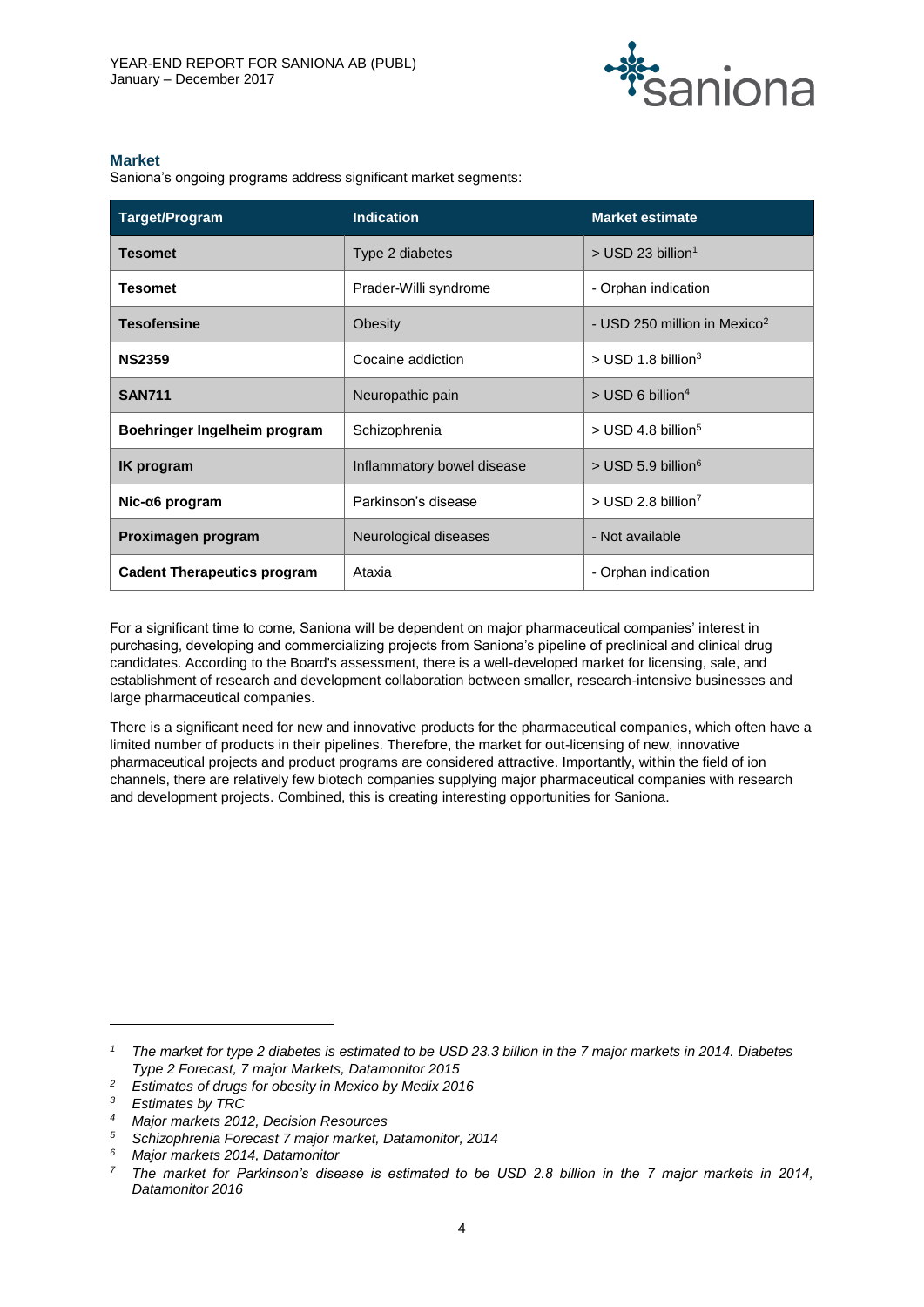

# **Financial review**

# **Financial key figures**

|                                     |         | 2017-10-01 | 2016-10-01 | 2017-01-01 | 2016-01-01 |
|-------------------------------------|---------|------------|------------|------------|------------|
|                                     |         | 2017-12-31 | 2016-12-31 | 2017-12-31 | 2016-12-31 |
| Net sales, KSEK                     |         | 4,621      | 5,411      | 20,692     | 74,921     |
| Total operating expenses, KSEK      |         | $-21,219$  | $-20,439$  | -77,881    | $-70,764$  |
| Operating profit/loss, KSEK         | *       | $-16,598$  | $-15,028$  | $-57,189$  | 4,156      |
| Operating margin, %                 | *       | -359%      | $-278%$    | -276%      | 6%         |
| Cash flow from operating activities |         | $-17,482$  | $-9,918$   | $-57,339$  | 7,953      |
| Cash flow per share, SEK            | *       | $-0.79$    | $-0.51$    | $-1.41$    | 0.32       |
| Earnings per share, SEK             |         | $-0.68$    | $-0.60$    | $-2.30$    | 0.11       |
| Diluted earnings per share, SEK     |         | $-0.68$    | $-0.60$    | $-2.30$    | 0.11       |
| Average shares outstanding          |         | 21,762,520 | 20,841,467 | 21,416,810 | 20,841,467 |
| Diluted average shares outstanding  |         | 21,864,812 | 20,905,467 | 21,519,102 | 20,905,467 |
| Average number of employees, #      |         | 24.7       | 21.7       | 24.1       | 19.7       |
|                                     |         |            |            | 2017-12-31 | 2016-12-31 |
| Cash and cash equivalent, KSEK      |         |            |            | 22,313     | 53,261     |
| Equity, KSEK                        |         |            |            | 37,628     | 54,252     |
| Total equity and liabilities, KSEK  |         |            |            | 48,375     | 70,769     |
| Liquidity ratio, %                  | *       |            |            | 377%       | 412%       |
| Equity ratio, %                     | $\star$ |            |            | 78%        | 77%        |
| Equity per share, SEK               | *       |            |            | 1.76       | 2.60       |

\* = Alternative performance measures

# **Definitions and relevance of alternative performance measures**

Saniona presents certain financial measures in the year-end report that are not defined according to IFRS, so called alternative performance measures. These have been noted with an "\*" in the table above. The company considers that these measures provide valuable supplementary information for investors and company management as they enable an assessment of relevant trends of the company's performance. These financial measures should not be regarded as substitutes for measures defined per IFRS. Since not all companies calculate financial measures in the same way, these are not always comparable to measures used by other companies. The definition and relevance of key figures not calculated according to IFRS are set-out in the table below.

| <b>Key figure</b>              | <b>Definition</b>                                                                  | <b>Relevance</b>                                                                                                                                                                                                     |
|--------------------------------|------------------------------------------------------------------------------------|----------------------------------------------------------------------------------------------------------------------------------------------------------------------------------------------------------------------|
| <b>Operating profit/loss</b>   | Profit/loss before financial items<br>and tax.                                     | The operating profit/loss is used to measure the profit/loss<br>generated by the operating activities.                                                                                                               |
| <b>Operating margin</b>        | Operating profit/loss as a<br>proportion of revenue.                               | The operating margin shows the proportion of revenue that<br>remains as profit before financial items and taxes, and has<br>been included to allow investors to get an impression of the<br>company's profitability. |
| <b>Liquidity ratio</b>         | Current assets divided by current<br>liabilities.                                  | Liquidity ratio has been included to show the Company's<br>short-term payment ability.                                                                                                                               |
| <b>Equity ratio</b>            | Shareholders' equity as a<br>proportion of total assets.                           | The equity ratio shows the proportion of total assets covered<br>by equity and provides an indication of the company's<br>financial stability and ability to survive in the long term.                               |
| Average number of<br>employees | Average number of employees<br>employed during the period.                         | This key figure may explain part of the development in<br>personnel expenses and has been included to provide an<br>impression of how the number of employees at the company<br>has developed.                       |
| <b>Equity per share</b>        | Equity divided by the number of<br>outstanding shares at the end of<br>the period. | Equity per share has been included to provide investors with<br>information about the equity reported in the balance sheet<br>as represented by one share.                                                           |
| Cash flow per share            | Cash flow for the period divided<br>by number of shares for the<br>period.         | Cash flow per share has been included to provide investors<br>with information about the cash flow represented by one<br>share during the period.                                                                    |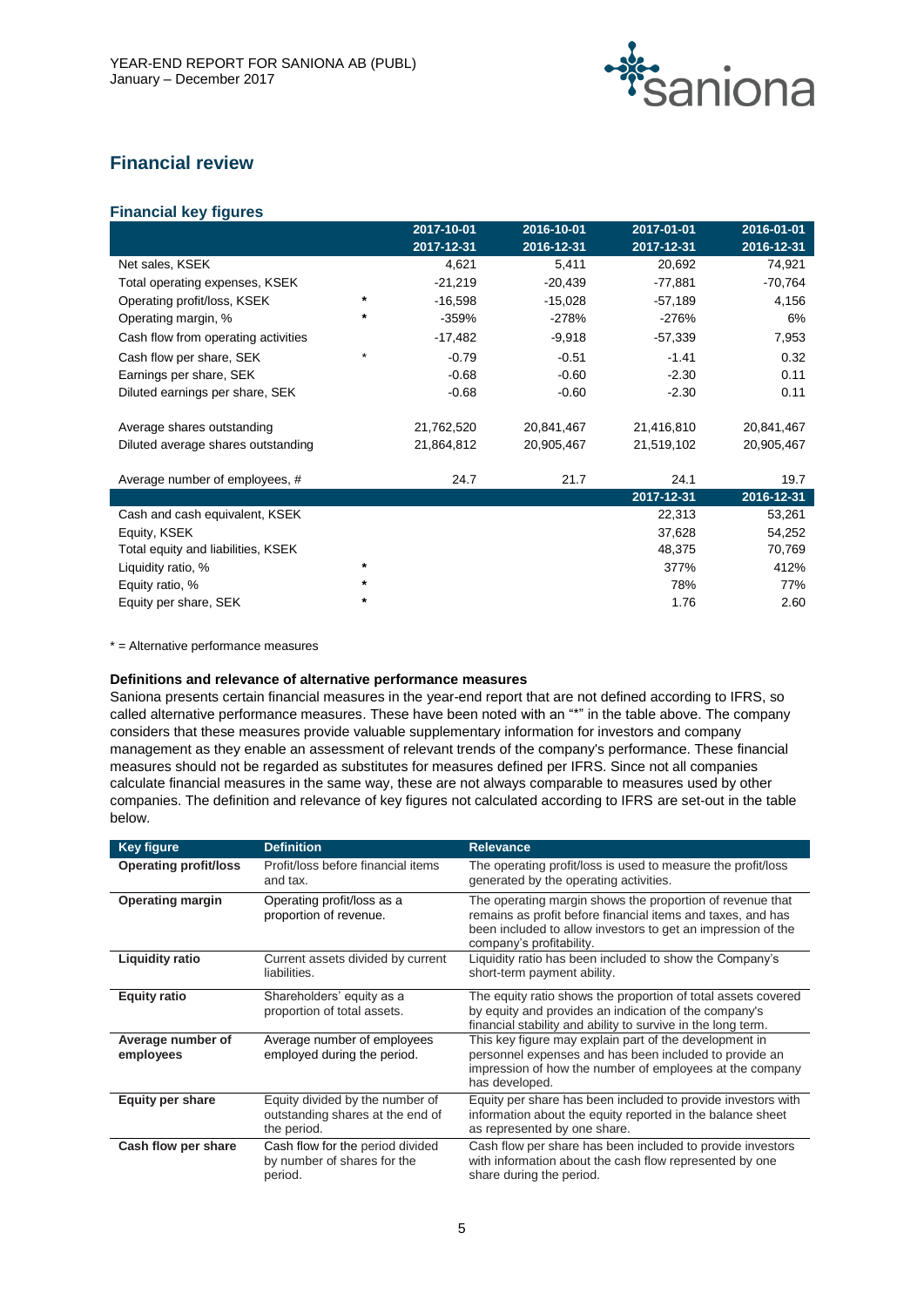

**2017-12-31 2016-12-31**

#### **Derivation of alternative performance measurers**

|                                | 2017-10-01 | 2016-10-01 | 2017-01-01 | 2016-01-01 |
|--------------------------------|------------|------------|------------|------------|
|                                | 2017-12-31 | 2016-12-31 | 2017-12-31 | 2016-12-31 |
|                                |            |            |            |            |
| Operation profit/loss, KSEK    | $-16.598$  | $-15.028$  | $-57.189$  | 4,156      |
| Net sales, KSEK                | 4,621      | 5,411      | 20,692     | 74,921     |
| Operating margin, %            | $-359%$    | $-278%$    | -276%      | 6%         |
| Cash flow for the period, KSEK | $-17.267$  | $-10.665$  | $-30.134$  | 6.735      |
| Number of shares               | 21,762,520 | 20,841,467 | 21,416,810 | 20,841,467 |
| Cash flow per share, SEK       | $-0.79$    | $-0.51$    | $-1.41$    | 0.32       |

|                                    | <u>.</u>   | $-0.001$   |
|------------------------------------|------------|------------|
|                                    |            |            |
| Current assets, KSEK               | 40,569     | 68,066     |
| Current liabilities, KSEK          | 10,747     | 16,517     |
| Liquidity ratio, %                 | 377%       | 412%       |
|                                    |            |            |
| Equity, KSEK                       | 37,628     | 54,252     |
| Total equity and liabilities, KSEK | 48.375     | 70,769     |
| Equity ratio, %                    | 78%        | 77%        |
|                                    |            |            |
| Equity, KSEK                       | 37,628     | 54,252     |
| Number of shares                   | 21,416,810 | 20,841,467 |
| Equity per share, SEK              | 1.76       | 2.60       |
|                                    |            |            |

#### **Revenues and result of the operation**

#### **Revenue**

Total revenues during the fourth quarter of 2017 was SEK 4.6 million (5.4). In 2017 revenues comprised research funding under the agreements with Boehringer Ingelheim and Proximagen whereas in the fourth quarter of 2016 revenues comprised research funding under the agreement with Boehringer Ingelheim, Proximagen and Cadent Therapeutics.

Saniona generated total revenues of SEK 20.7 million (74.9) for the full year of 2017. In 2017 revenues comprised research funding under the agreement with Boehringer Ingelheim, Proximagen and Cadent Therapeutics. In 2016 revenues comprised upfront payments from Boehringer Ingelheim, Medix and Proximagen totalling SEK 60.4 million whereas the balance of SEK 14.5 million comprised research funding under the agreements with Boehringer Ingelheim, Proximagen and Cadent Therapeutics.

#### **Operating profit/loss**

The operating loss for the fourth quarter was SEK 16.6 million (15.0).

The company recognized operating expenses of SEK 21.2 million (20.4) for the fourth quarter of 2017.

External expenses amounted to SEK 13.7 million (14.7). In the fourth quarter of 2017, external expenses comprised primarily research and development costs in relation to Tesomet followed research and development costs in relation to the IK program and the GABAA α2α3 program. In the fourth quarter of 2016, external expenses comprised primarily research and development costs in relation to Tesomet followed by costs in relation to the listings on Nasdaq and research and development costs in relation to the IK Program and the GABAA α2α3 program. Personnel costs amounted to SEK 6.3 million (5.0). The increase is in personal costs is in part explained by the increase in the average employee employed.

The company recognized an operating loss of SEK 57.2 million (profit 4.2) for the full year of 2017. The company recognized operating expenses of SEK 77.9 million (70.8) for the full year of 2017. External expenses amounted to SEK 51.4 million (51.1) and personnel costs amounted to SEK 22.7 million (17.8). In 2017, external expenses comprised primarily research and development costs in relation to Tesomet followed by research and development costs in relation to the IK program and the GABAA α2α3 program and costs in relation to the listing on Nasdaq Stockholm Small Cap. In 2016, external expenses comprised primarily research and development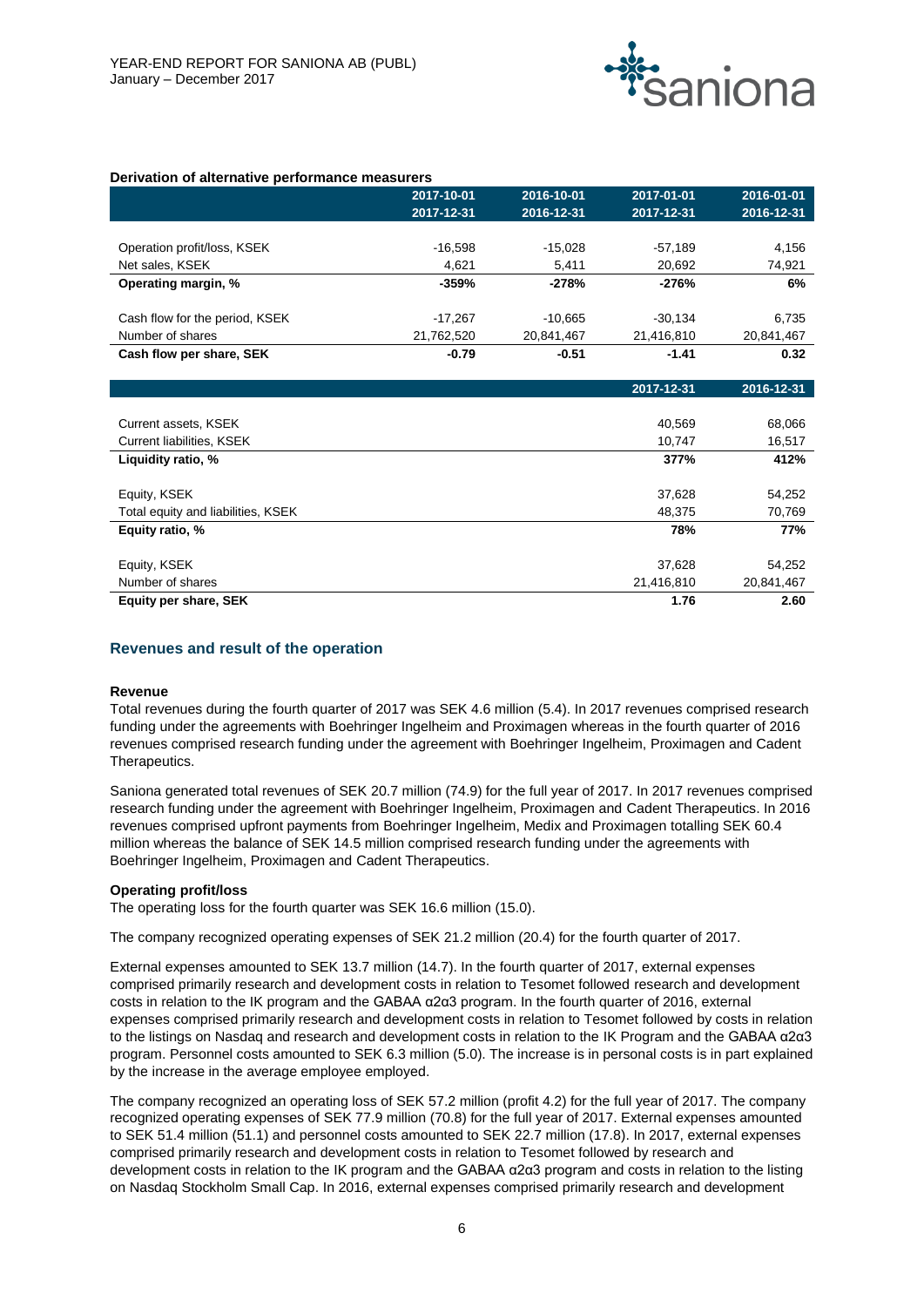

costs in relation to Tesomet followed by costs in relation to the listing on Nasdaq Stockholm Small Cap and research and development costs in relation to the IK program and the GABAA α2α3 program.

#### **Cash flow**

Operating cash flow for the fourth quarter of 2017 was an outflow of SEK 17.7 million (9.6). Consolidated cash flow for the fourth quarter of 2017 was an outflow of SEK 17.3 million (10.7).

Operating cash flow for the full year of 2017 was an outflow of SEK 56.6 million (inflow of 7.2). Consolidated cash flow for the full year of 2017 was an outflow of SEK 30.1 million (inflow of 6.7).

The consolidated cash flow in 2017 is explained by an inflow from the private placement in the second quarter of 2017 of SEK 33.2 million after finance expenses and an outflow from the one-time payment to NeuroSearch for the remaining rights in Saniona's preclinical and clinical assets (see note 10) and the operating loss during the period. The consolidated inflow in 2016 is explained by the operating income during the period.

#### **Financial position**

The equity ratio was 78 (77) % as of December 31, 2017, and equity was SEK 37.6 million (54.3). Cash and cash equivalents amounted to SEK 22.3 million (53.3) as of December 31, 2017. Total assets as of December 31, 2017, were SEK 48.4 million (70.8).

Saniona entered into a convertible notes funding agreement with Nice & Green S.A on December 29, 2017. Under the terms of the agreement, Nice & Green has committed to subscribe up to SEK 72 million in convertible notes in individual tranches of SEK 6 million each over a 12-month period subject to prolongation by Saniona. Saniona has the right to extend the convertible notes funding agreement with Nice & Green for an additional SEK 72 million with the same terms, totalling SEK 144 million over a two-year period. If Saniona were to extend the agreement for an additional 12-month period and utilize the program in full, Saniona may have sufficient financing to fund the planned activities until 2020 excluding potential financing from upfront and milestone payments under existing and potential future collaboration agreements.

#### **The share, share capital and ownership structure**

At December 31, 2017, the number of shares outstanding amounted to 21,762,520 (20,841,467). The company established a warrant program on July 1, 2015, totalling 64,000 warrants, and on July 1, 2017, totalling 38,750 warrants. At December 31, 2017, the company had 5,195 (4,491) shareholders excluding holdings in life insurance and foreign custody account holders.

#### **Personnel**

As of December 31, 2017, the number of employees was 26 (26) of which 14 (14) are women. Of these employees, 3 (8) are part-time employees and 23 (18) are full-time employees, and a total of 21 (21) work in the company's research and development operations. 12 (12) of Saniona's employees hold PhDs, 3 (4) hold university degrees, 8 (7) have laboratory training and the remaining 3 (3) have other degrees.

#### **Operational risks and uncertainties**

All business operations involve risk. Managed risk-taking is necessary to maintain good profitability. Risk may be due to events in the external environment and may affect a certain industry or market. Risk may also be specific to a certain company. The main risks and uncertainties which Saniona is exposed to are related to drug development, the company's collaboration agreements, competition, technology development, patent, regulatory requirements, capital requirements and currencies.

The Group's programs are sold primarily to pharmaceutical companies and spin-outs funded by pharmaceutical companies and venture capital firms. Historically, the Group has not sustained any losses on trade receivables and other receivables.

Currency risks is the risk that the fair value of future cash flows fluctuate because of changed exchange rates. Exposure to currency risk is primarily sourced from payment flows in foreign currency and from the translation of balance sheet items in foreign currency, as well as upon the translation of foreign subsidiaries' income statements and balance sheets to the Group's reporting currency, which is SEK.

A more detailed description of the Group's risk exposure and risk management is included in Saniona's 2016 Annual Report. There are no major changes in the Group's risk exposure and risk management in 2017.

#### **Audit review**

This year-end report has not been subject to review by the company's auditors.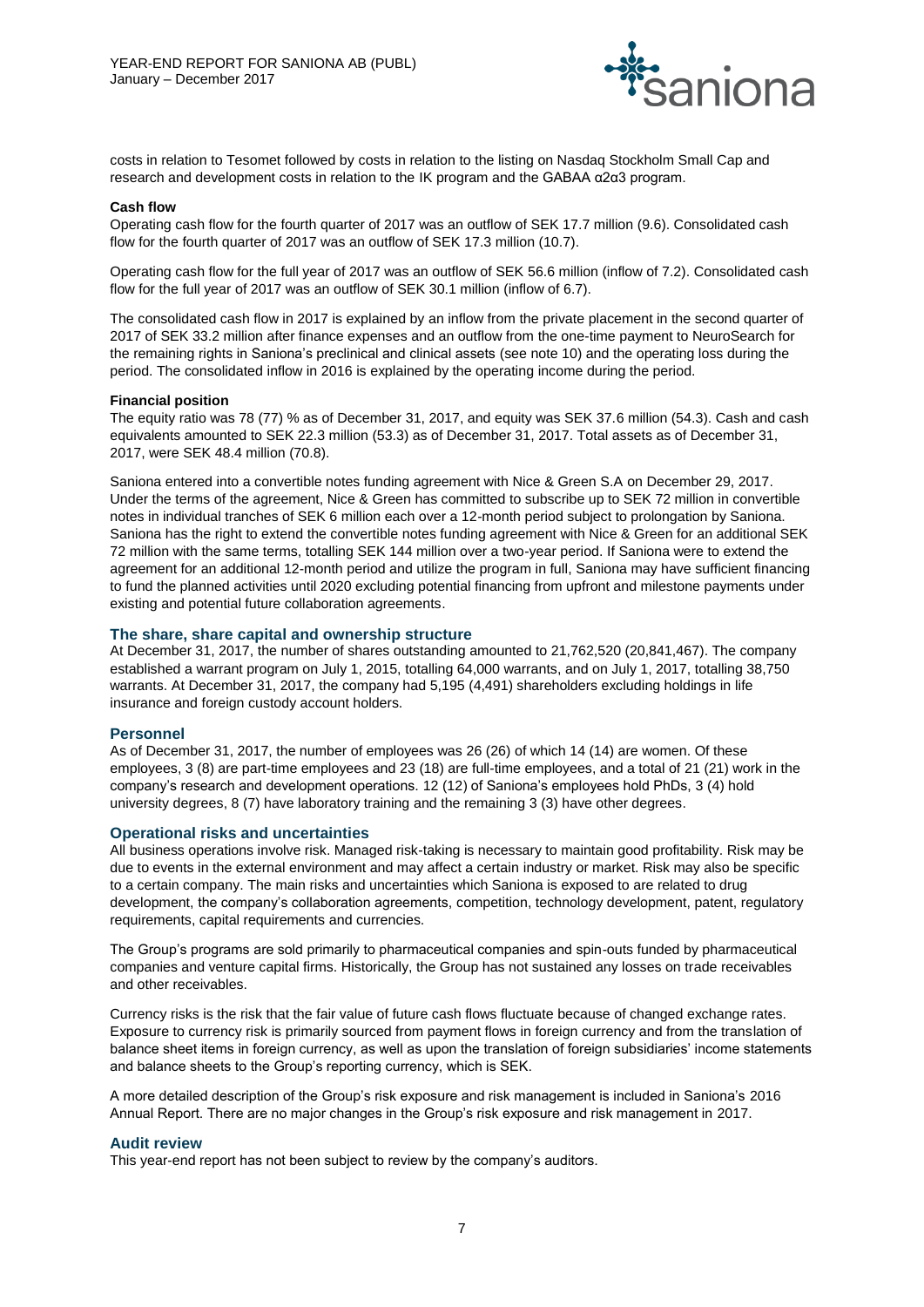

# **Financial calendar**

| Interim Report Q1      | May 24, 2018      |
|------------------------|-------------------|
| Annual General Meeting | May 24, 2018      |
| Interim Report Q2      | August 22, 2018   |
| Interim Report Q3      | November 14, 2018 |
| Year-End Report 2018   | February 21, 2019 |

#### **Annual General Meeting 2018**

Saniona's Annual General Meeting will be held at Setterwalls Advokatbyrå AB's office at Stortorget 23, Malmö, Sweden on May 24, 2018 at 4 pm CET.

The Board of Directors proposes that no dividend will be paid for the 2017 financial year.

The Annual Report for 2017 will be published on www.saniona.com no later than May 3, 2018. It will also be available at Saniona's head office at Baltorpvej 154, 2750 Ballerup, Denmark.

Shareholders who wish to have a matter addressed at the Annual General Meeting should, to ensure that the proposal may be considered, send such proposal to the Board of Directors no later than April 5, 2018. The Board of Directors can be contacted by email to tf@saniona.com marked "Annual General Meeting" or through regular mail to: Saniona AB, Att.: Thomas Feldthus, Baltorpvej 154, DK-2750 Ballerup, Denmark.

The Nomination Committee's member are: Søren Skjærbæk, Partner at Saxo lawyers, Vejle, Denmark, appointed by Jørgen Drejer; John Haurum, CEO of F-star Biotechnology Limited, Cambridge, UK, appointed by Thomas Feldthus; and Claus Bræstrup, Chairman of Saniona AB's Board of Directors.

Shareholders who would like to submit proposals to the Nomination Committee can do so via e-mail to tf@saniona.com marked "Recommendation to the Nomination Committee" or by ordinary mail to the address: Saniona AB, Att. Thomas Feldthus, Baltorpvej 157, DK-2750 Ballerup, Denmark.

The Board of Directors and the CEO of Saniona AB (publ) provide their assurance that the year-end report provides a fair and true overview of the Parent Company's and the Group's operations, financial position and results, and describes material risks and uncertainties faced by the parent Company and the companies in the Group.

Ballerup, February 21, 2018 Saniona AB

J. Donald deBethizy - Chairman Jørgen Drejer – CEO and board member

Claus Bræstrup – Board member Anna Ljung - Board member

Carl Johan Sundberg - Board member Leif Andersson - Board member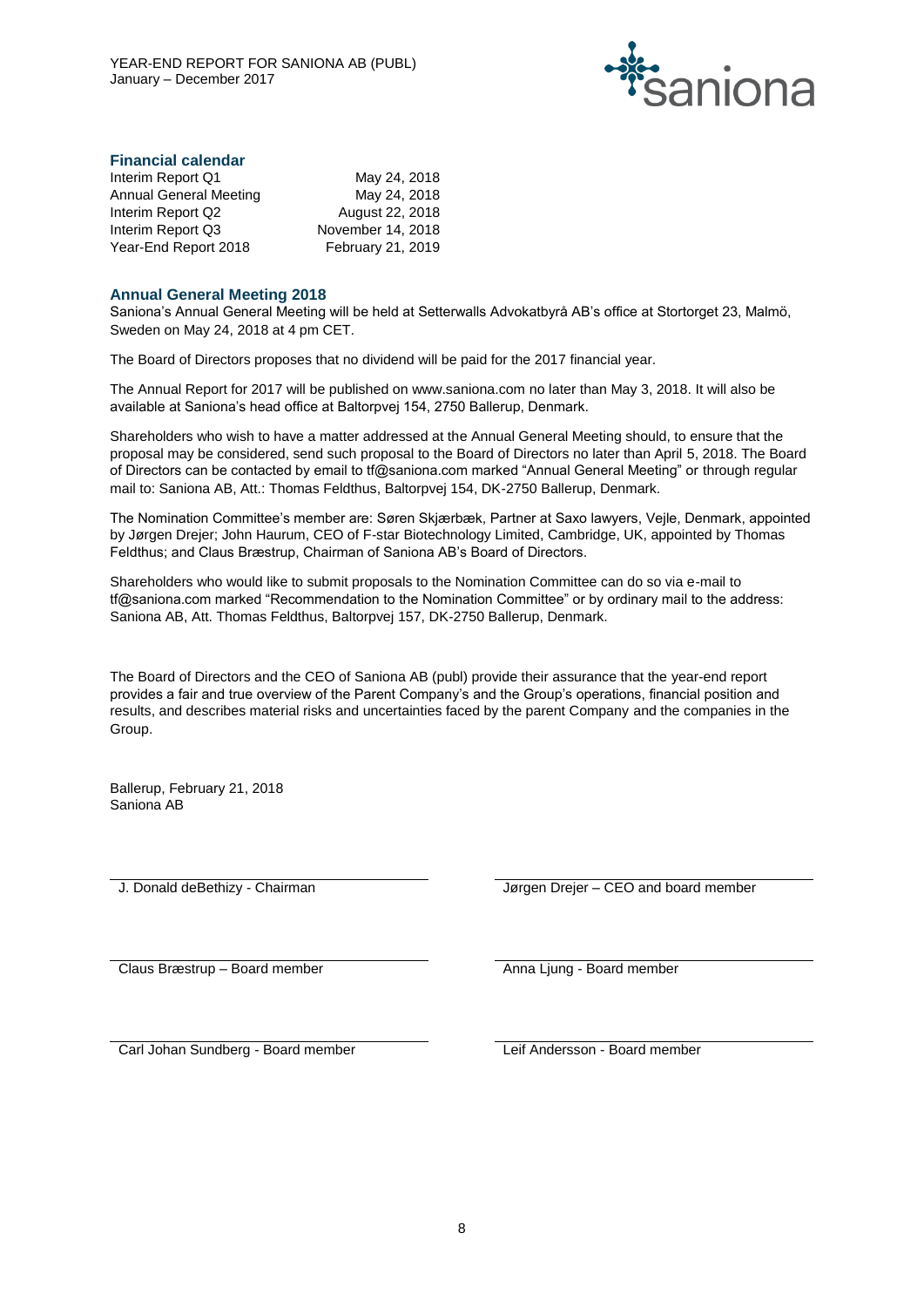

# **Condensed consolidated statement of comprehensive income – Group**

| <b>KSEK</b>                                      |             | 2017-10-01 | 2016-10-01 | 2017-01-01 | 2016-01-01 |
|--------------------------------------------------|-------------|------------|------------|------------|------------|
|                                                  | <b>Note</b> | 2017-12-31 | 2016-12-31 | 2017-12-31 | 2016-12-31 |
|                                                  | $1 - 3$     |            |            |            |            |
| Net sales                                        | 4           | 4,621      | 5,411      | 20,692     | 74,921     |
| Total operating income                           |             | 4,621      | 5,411      | 20,692     | 74,921     |
|                                                  |             |            |            |            |            |
| Raw materials and consumables                    |             | $-1,071$   | $-631$     | $-3,263$   | $-1,476$   |
| Other external costs                             |             | $-13,712$  | $-14,675$  | $-51,387$  | $-51,098$  |
| Personnel costs                                  | 5           | $-6,277$   | $-5,021$   | $-22,671$  | $-17,805$  |
| Depreciation and write-downs                     |             | $-157$     | $-112$     | $-561$     | -384       |
| Total operating expenses                         |             | $-21,219$  | $-20,439$  | $-77,881$  | $-70,764$  |
|                                                  |             |            |            |            |            |
| <b>Operating profit/loss</b>                     |             | $-16,598$  | $-15,028$  | $-57,189$  | 4,156      |
|                                                  |             |            |            |            |            |
| Other financial income                           |             | 1,289      | $-218$     | 1,289      | 991        |
| Other financial expenses                         |             | 564        | $-89$      | $-376$     | $-234$     |
| <b>Total financial items</b>                     |             | 1,853      | $-307$     | 914        | 757        |
|                                                  |             |            |            |            |            |
| Profit/loss after financial items                |             | $-14,745$  | $-15,335$  | $-56,275$  | 4,913      |
|                                                  |             |            |            |            |            |
| Tax on net profit                                | 6           | $-14$      | 2,859      | 7,086      | $-2,696$   |
|                                                  |             |            |            |            |            |
| Profit/loss for the period                       |             | $-14,758$  | $-12,476$  | $-49,190$  | 2,217      |
|                                                  |             |            |            |            |            |
| Other comprehensive income                       |             |            |            |            |            |
| Item that may be reclassified to profit and loss |             |            |            |            |            |
| <b>Translation differences</b>                   |             | $-1,076$   | 178        | $-968$     | $-715$     |
| Total other comprehensive income net after tax   |             | $-1.076$   | 178        | $-968$     | $-715$     |
|                                                  |             |            |            |            |            |
| <b>Total comprehensive income</b>                |             | $-15,835$  | $-12,298$  | $-50,157$  | 1,501      |
|                                                  |             |            |            |            |            |
| Earnings per share, SEK                          |             | $-0.68$    | $-0.60$    | $-2.30$    | 0.11       |
| Diluted earnings per share, SEK                  |             | $-0.68$    | $-0.60$    | $-2.30$    | 0.11       |

The recognized loss and total comprehensive income are all attributable to the shareholders of the Parent Company, since there is no non-controlling interest in the subsidiaries of the Group.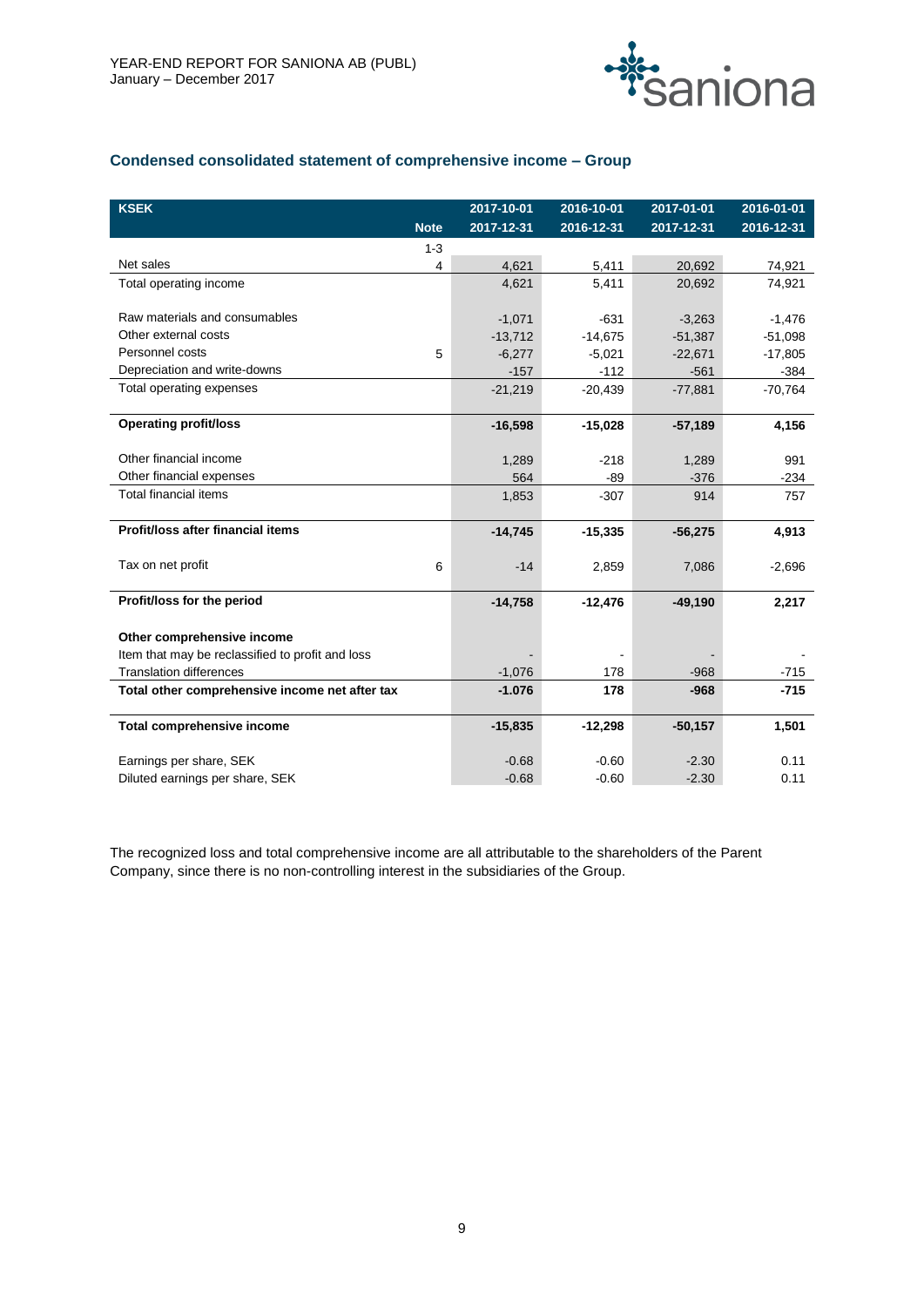

# **Condensed consolidated statement of financial position – Group**

| <b>KSEK</b>                             | <b>Note</b> | 2017-12-31     | 2016-12-31 |
|-----------------------------------------|-------------|----------------|------------|
|                                         | $1 - 3$     |                |            |
| <b>ASSETS</b>                           |             |                |            |
| Fixtures, fittings, tools and equipment |             | 1,366          | 1,184      |
| Tangible assets                         |             | 1,366          | 1,184      |
|                                         |             |                |            |
| Investments in associated companies     | 9           | 331            | 0          |
| Other long-term receivables             | 10          | 6,019          | 1,419      |
| Deferred tax                            |             | 89             | 100        |
| <b>Financial assets</b>                 |             | 6,439          | 1,519      |
| <b>Non-current assets</b>               |             | 7,806          | 2,703      |
| Trade receivables                       |             | 7,180          | 12,260     |
| Current tax assets                      | 6           | 7,276          | 0          |
| Other receivables                       | 10          | 3,261          | 1,880      |
| Prepayments and accrued income          |             | 540            | 665        |
| <b>Current receivables</b>              |             | 18,256         | 14,804     |
| Cash and cash equivalent                |             | 22,313         | 53,261     |
| <b>Current assets</b>                   |             | 40,569         | 68,066     |
| <b>Total assets</b>                     |             | 48,375         | 70,769     |
| <b>EQUITY AND LIABILITIES</b>           |             |                |            |
| Share capital                           |             | 1,088          | 1,042      |
| Additional paid in capital              |             | 116,452        | 83,323     |
| Retained earnings                       |             | $-29,321$      | $-31,896$  |
| Currency translation reserve            |             | $-1,402$       | $-434$     |
| Profit/loss for the period              |             | $-49,190$      | 2,217      |
| <b>Equity</b>                           |             | 37,628         | 54,252     |
| Prepayments from customers              |             | 604            | 3,006      |
| Trade payables                          |             | 5,209          | 6,225      |
| Current tax liabilities                 |             | $\overline{0}$ | 1,600      |
| Other payables                          |             | 511            | 434        |
| Accrued expenses and deferred income    |             | 4,423          | 5,252      |
| <b>Current liabilities</b>              |             | 10,747         | 16,517     |
| <b>Total liabilities</b>                |             | 10,747         | 16,517     |
| <b>Total equity and liabilities</b>     |             | 48,375         | 70,769     |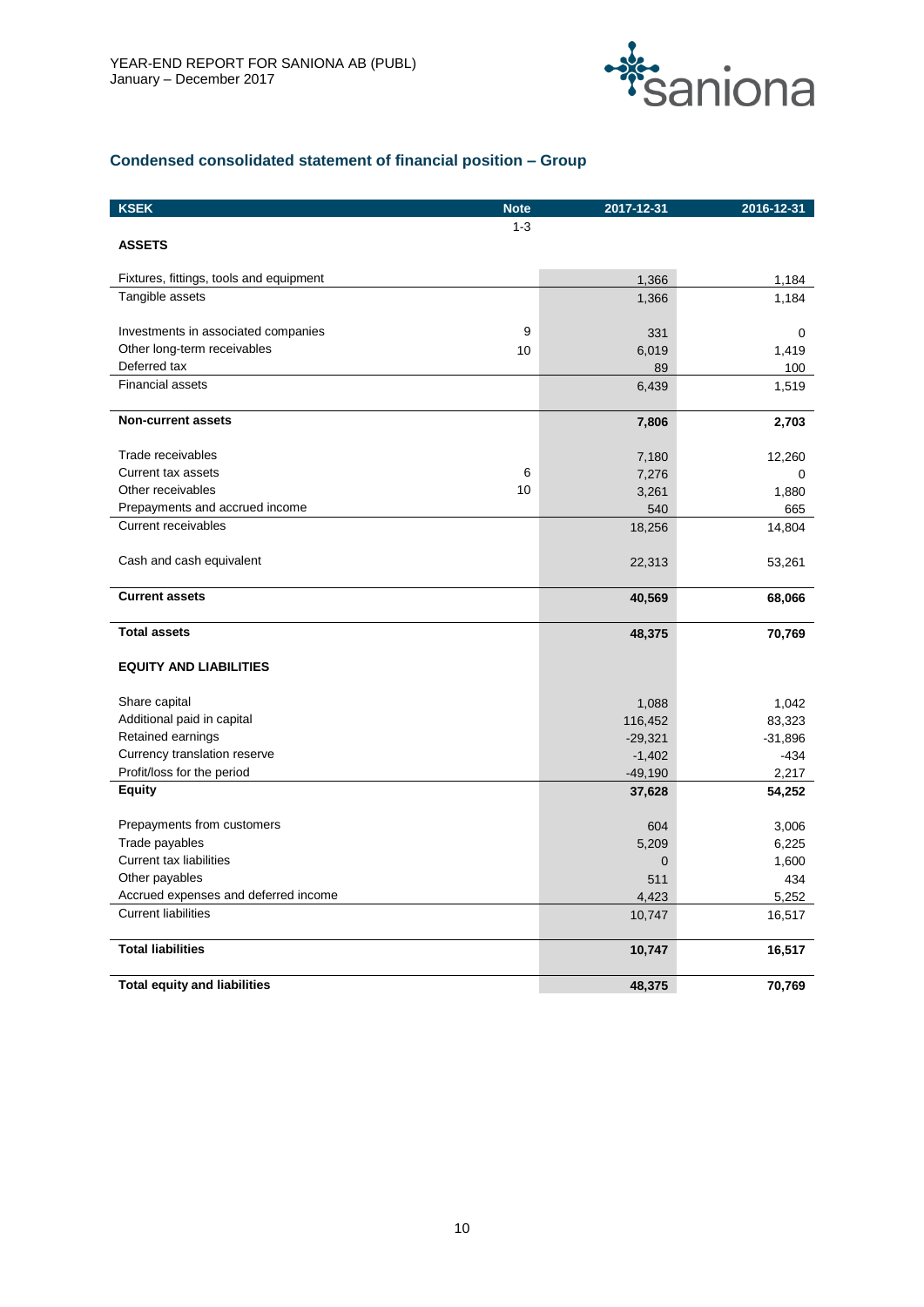

# **Condensed consolidated statement of changes in equity – Group**

|                                                                  | <b>Number of</b><br>shares | <b>Share</b><br>capital | <b>Additional</b><br>paid in<br>capital | <b>Translation</b><br>reserves | <b>Retained</b><br>earnings | Share-<br>holders'<br>equity |
|------------------------------------------------------------------|----------------------------|-------------------------|-----------------------------------------|--------------------------------|-----------------------------|------------------------------|
| <b>January 1, 2016</b>                                           | 20,841,467                 | 1,042                   | 83,323                                  | 282                            | $-31,704$                   | 52,943                       |
| <b>Comprehensive income</b>                                      |                            |                         |                                         |                                |                             |                              |
| Profit/loss for the year                                         |                            |                         |                                         |                                | 2,217                       | 2,217                        |
| Other comprehensive income:                                      |                            |                         |                                         |                                |                             |                              |
| <b>Translation differences</b>                                   |                            |                         |                                         | $-715$                         |                             | $-715$                       |
| Total comprehensive income                                       |                            |                         |                                         | $-715$                         | 2,217                       | 1,501                        |
| <b>Transactions with owners</b><br>Share-based compensation      |                            |                         |                                         |                                | 211                         | 211                          |
| expenses<br>Dividends paid                                       |                            |                         |                                         |                                | $-403$                      | $-403$                       |
| Total transactions with owners                                   | 0                          | 0                       | 0                                       | $\mathbf 0$                    | $-192$                      | $-192$                       |
| December 31, 2016                                                | 20,841,467                 | 1,042                   | 83,323                                  | $-434$                         | $-29,680$                   | 54,252                       |
| <b>January 1, 2017</b>                                           | 20,841,467                 | 1,042                   | 83,323                                  | $-434$                         | $-29,680$                   | 54,252                       |
| <b>Comprehensive income</b>                                      |                            |                         |                                         |                                |                             |                              |
| Profit/loss for the year                                         |                            |                         |                                         |                                | $-49,190$                   | $-49,190$                    |
| Other comprehensive income:                                      |                            |                         |                                         |                                |                             |                              |
| <b>Translation differences</b>                                   |                            |                         |                                         | $-968$                         |                             | $-968$                       |
| <b>Total comprehensive income</b>                                |                            |                         |                                         | $-968$                         | $-49,190$                   | $-50,157$                    |
|                                                                  |                            |                         |                                         |                                |                             |                              |
| <b>Transactions with owners</b>                                  |                            |                         |                                         |                                |                             |                              |
| Shares issued for cash                                           | 921,053                    | 46                      | 34,954                                  |                                |                             | 35,000                       |
| Expenses related to capital increase<br>Share-based compensation |                            |                         | $-1,825$                                |                                |                             | $-1,825$                     |
| expenses                                                         |                            |                         |                                         |                                | 359                         | 359                          |
| <b>Total transactions with owners</b>                            | 921,053                    | 46                      | 33,129                                  | $\bf{0}$                       | 359                         | 33,534                       |
| December 31, 2017                                                | 21,762,520                 | 1.088                   | 116.452                                 | $-1.402$                       | $-78,511$                   | 37.628                       |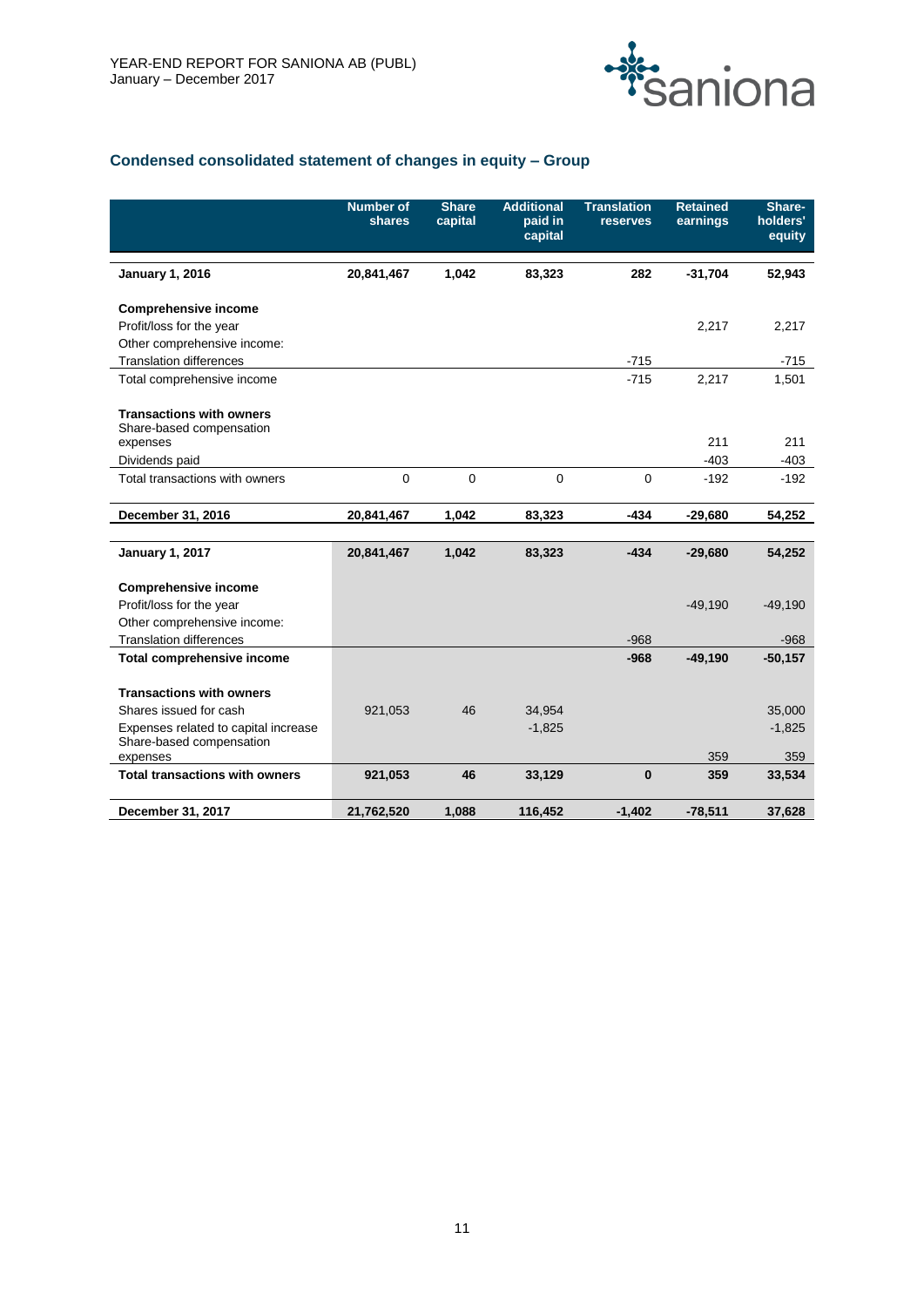

# **Condensed consolidated statement of cash flows – Group**

| <b>KSEK</b>                                                   | 2017-10-01  | 2016-10-01 | 2017-01-01 | 2016-01-01 |
|---------------------------------------------------------------|-------------|------------|------------|------------|
| <b>Note</b>                                                   | 2017-12-31  | 2016-12-31 | 2017-12-31 | 2016-12-31 |
|                                                               |             |            |            |            |
| Operating loss before financial items                         | $-16,598$   | $-15,028$  | $-57,189$  | 4,156      |
| Adjustments for non-cash transactions                         | 284         | 112        | 918        | 384        |
| Other provisions                                              | $\Omega$    | 0          | $\Omega$   | 0          |
| Changes in working capital                                    | $-1,387$    | 5,304      | $-347$     | 2,656      |
| Cash flow from operating activities before financial<br>items | $-17,701$   | $-9,611$   | $-56,617$  | 7,196      |
| Interest income received                                      | 1,289       | $-218$     | 1,289      | 991        |
| Interest expenses paid                                        | 564         | $-89$      | $-376$     | $-234$     |
| Tax paid                                                      | $-1,635$    | 0          | $-1,635$   | 0          |
| Cash flow from operating activities                           | $-17,482$   | $-9,918$   | $-57,339$  | 7,953      |
|                                                               |             |            |            |            |
| <b>Investing activities</b>                                   |             |            |            |            |
| Investment in tangible assets                                 | $-43$       | $-502$     | $-708$     | $-816$     |
| Investments in subsidiaries/associated companies              | $\mathbf 0$ | 403        | $-331$     | 0          |
| Investment in other financial assets                          | 258         | $-245$     | $-4,931$   | 0          |
| Cash flow from investing activities                           | 215         | $-344$     | $-5,970$   | $-816$     |
| <b>Financing activities</b>                                   |             |            |            |            |
| New share issue                                               | 0           | $\Omega$   | 33,175     | 0          |
| Dividends paid                                                | 0           | $-403$     | 0          | $-403$     |
| Cash flow from financing activities                           | $\bf{0}$    | $-403$     | 33,175     | $-403$     |
| Cash flow for the period                                      | $-17,267$   | $-10,665$  | $-30,134$  | 6,735      |
|                                                               |             |            |            |            |
| Cash and cash equivalents at beginning of period              | 40,869      | 63,695     | 53,261     | 47,004     |
| Exchange rate adjustments                                     | $-1,288$    | 231        | $-815$     | $-477$     |
| Cash and cash equivalents at end of period                    | 22,313      | 53,261     | 22,313     | 53,261     |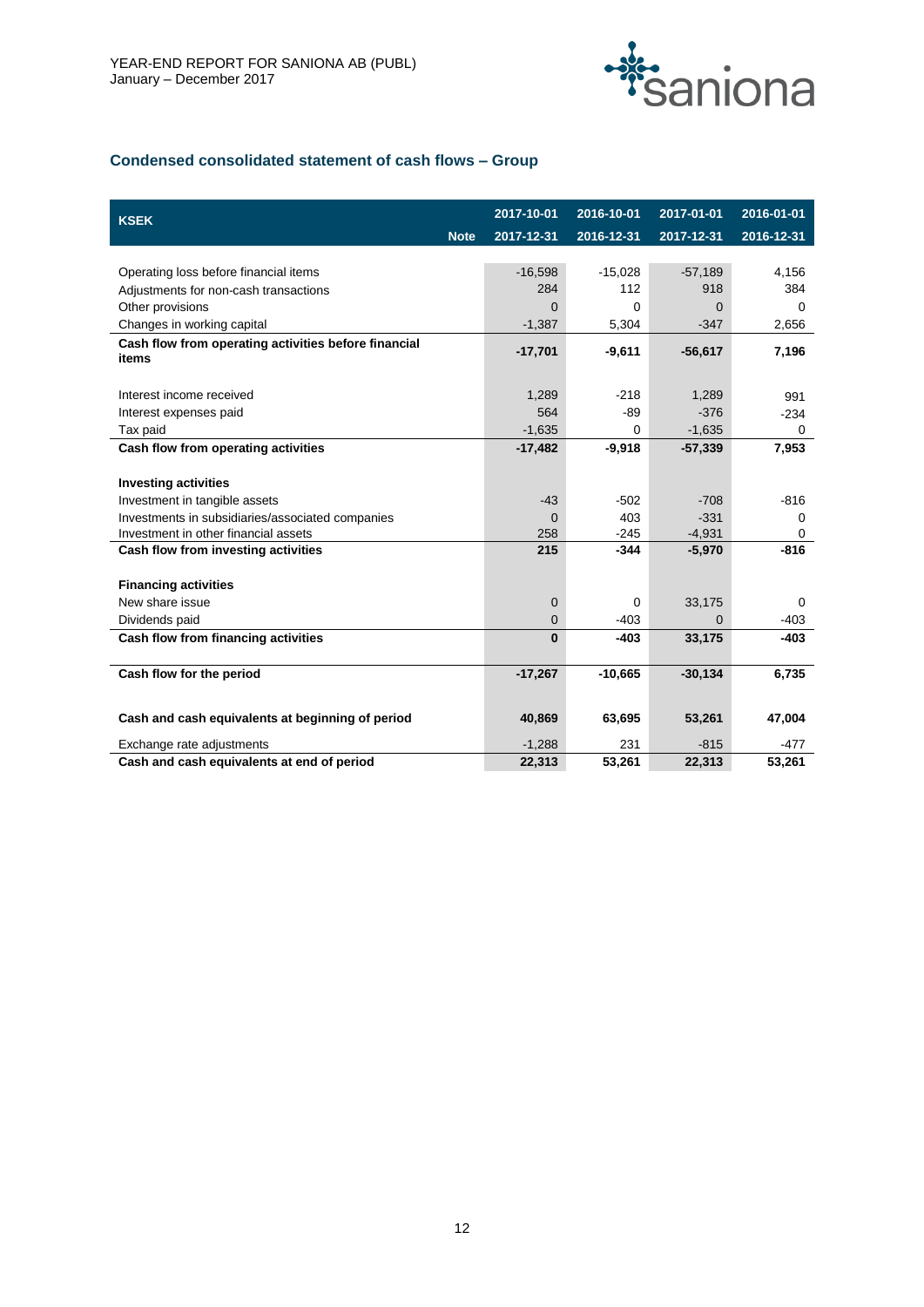

# **Statement of income – Parent Company**

| <b>KSEK</b>                       | 2017-10-01     | 2016-10-01  | 2017-01-01   | 2016-01-01  |
|-----------------------------------|----------------|-------------|--------------|-------------|
| <b>Note</b>                       | 2017-12-31     | 2016-12-31  | 2017-12-31   | 2016-12-31  |
| $1 - 3$                           |                |             |              |             |
| Net sales                         | $\Omega$       | $\Omega$    | $\mathbf{0}$ | 0           |
| Total operating income            | $\Omega$       | $\Omega$    | $\Omega$     | 0           |
|                                   |                |             |              |             |
| Raw materials and consumables     | $-4$           | -3          | $-20$        | $-3$        |
| Other external costs              | $-1,529$       | $-2,119$    | $-7,218$     | $-6,758$    |
| Personnel costs                   | $-322$         | $-289$      | $-1,249$     | $-1,033$    |
| Total operating expenses          | $-1,854$       | $-2,410$    | $-8,487$     | $-7,794$    |
|                                   |                |             |              |             |
| <b>Operating profit/loss</b>      | $-1,854$       | $-2,410$    | $-8,487$     | $-7,794$    |
|                                   |                |             |              |             |
| Other financial income            | 343            | 225         | 1,085        | 749         |
| Other financial expenses          | $-50$          | -47         | $-259$       | $-298$      |
| <b>Total financial items</b>      | 293            | 178         | 826          | 450         |
|                                   |                |             |              |             |
| Profit/loss after financial items | $-1,561$       | $-2,232$    | $-7,660$     | $-7,344$    |
|                                   |                |             |              |             |
| Tax on net profit                 | $\overline{0}$ | $\mathbf 0$ | $\mathbf 0$  | $\mathbf 0$ |
|                                   |                |             |              |             |
| <b>Profit/loss</b>                | $-1,561$       | $-2,232$    | $-7,660$     | $-7,344$    |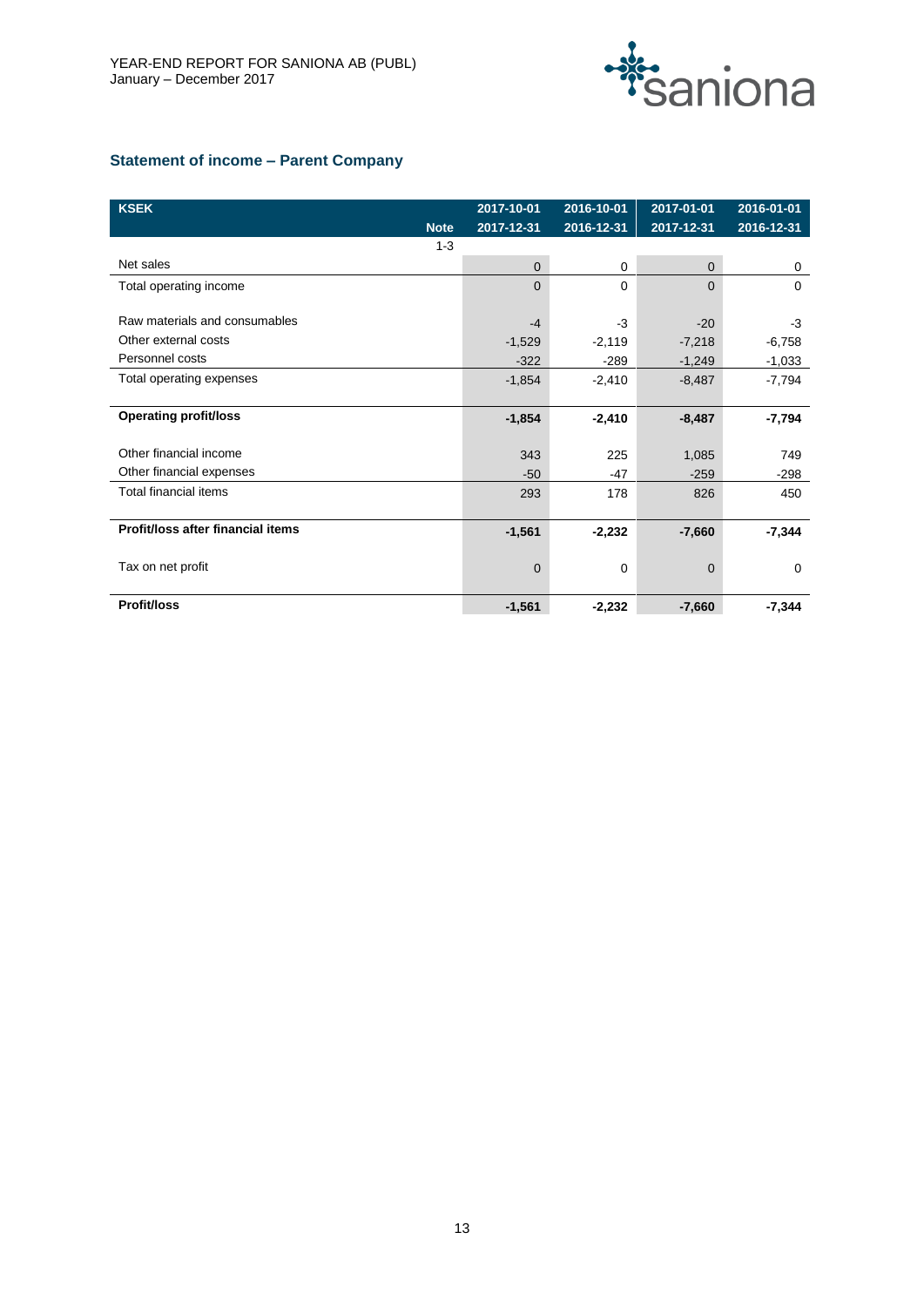

# **Balance Sheet – Parent Company**

| <b>KSEK</b>                         | <b>Note</b><br>2017-12-31 | 2016-12-31 |
|-------------------------------------|---------------------------|------------|
| <b>ASSETS</b>                       |                           |            |
| Investment in subsidiaries          | 11,832                    | 11,832     |
| Investments in associated companies | 331                       | 0          |
| <b>Financial assets</b>             | 12,162                    | 11,832     |
| <b>Non-current assets</b>           | 12,162                    | 11,832     |
| Receivables from group companies    | 69,062                    | 45,076     |
| Other receivables                   | 122                       | 437        |
| Prepayments and accrued income      | 95                        | 270        |
| <b>Current receivables</b>          | 69,279                    | 45,783     |
| Cash and cash equivalent            | 17,120                    | 15,355     |
| <b>Current assets</b>               | 86,399                    | 61,138     |
| <b>Total assets</b>                 | 98,561                    | 72,969     |
| <b>EQUITY AND LIABILITIES</b>       |                           |            |
| Restricted equity                   |                           |            |
| Share capital                       | 1,088                     | 1,042      |
| Unrestricted equity                 |                           |            |
| Additional paid in capital          | 114,941                   | 81,812     |
| Retained earnings                   | $-10,318$                 | $-2,975$   |
| Profit for the period               | $-7,660$                  | $-7,344$   |
| <b>Equity</b>                       | 98,050                    | 72,535     |
| Other payables                      | 511                       | 434        |
| <b>Current liabilities</b>          | 511                       | 434        |
| <b>Total liabilities</b>            | 511                       | 434        |
| <b>Total equity and liabilities</b> | 98,561                    | 72.969     |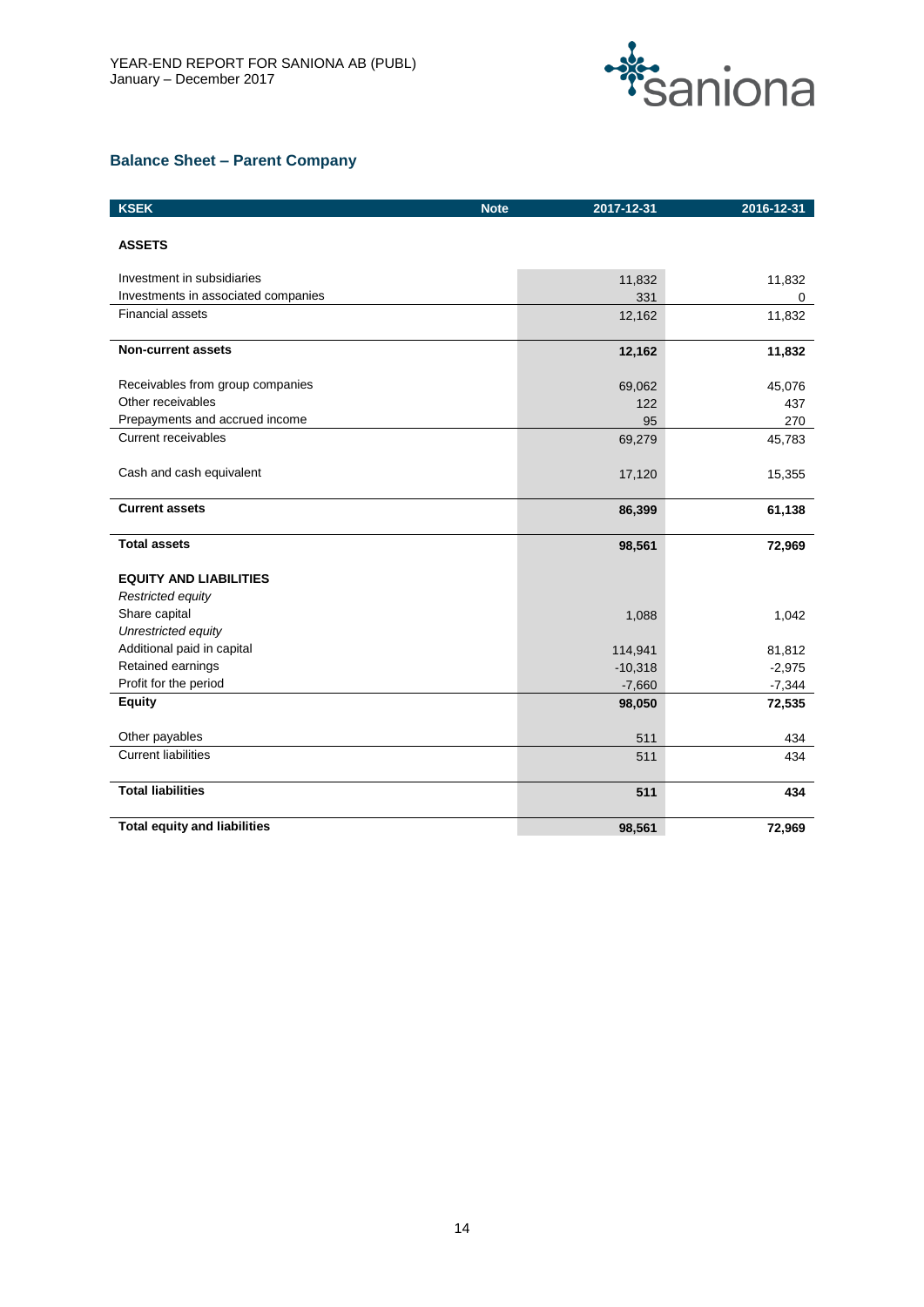

# **Notes**

# **Note 1 General Information**

Saniona AB (publ), Corporate Registration Number 556962-5345, the Parent Company and its subsidiaries, collectively the Group, is a publicly listed research and development company focused on drugs for diseases of the central nervous system, autoimmune diseases, metabolic diseases and treatment of pain. The Parent Company is a limited liability company registered in the municipality of Malmö in the county of Skåne, Sweden. The address of the head office is Baltorpvej 154, DK-2750 Ballerup, Denmark. Saniona is listed at Nasdaq Stockholm Small Cap. The Parent Company's share is traded under the ticker SANION and the ISIN code SE0005794617.

# **Note 2 Significant accounting policies**

The year-end report has been prepared in accordance with IAS 34 Interim reporting. The Group applies the International Financial Reporting Standards (IFRS) and interpretations of IFRS IC as adopted by the EU, the Annual Accounts Act and the Financial Reporting Board's recommendation RFR 1, Supplementary Accounting Rules for Groups.

The condensed consolidated financial statements have been prepared under the historical cost convention, except in the case of certain financial assets and liabilities, which are measured at fair value. The condensed consolidated financial statements are presented in Swedish kronor (SEK) which is also the functional currency of the Parent Company.

The applied accounting principles are in accordance with those described in the Annual Report for 2016. More detailed information about the Group's and the Parent Company's accounting and valuation principles can be found in the Annual Report for 2016, which is available on www.saniona.com. New and amended standards and interpretations implemented as of January 1, 2017, has not had any significant impact on the Group's financial statements.

Disclosures in accordance with IAS 34 Interim Financial Reporting are presented either in the notes or elsewhere in the interim report.

# **Effects of new accounting policies**

#### **IFRS 9 Financial Instruments**

This is a new standard for financial instruments that will replace IAS 39. The standard came into effect on January 1, 2018. The new standard will not have any material impact on the classifications and valuations of the Group´s financial statements since the Group has had no derived financial instruments and do not expect to achieve losses on trade receivables as well the company's cash position at bank accounts as of December 31, 2017.

# **IFRS 15 Revenue from Contracts with Customers**

The standard came into effect on January 1, 2018. The standard will replace all earlier released standards and interpretations related to revenue recognition. The standard regulates revenue recognitions and disclosure requirements relating to all contracts with customers. The commercial agreements that Saniona enters often includes the delivery of services that is divided up into separate identifiable performance obligations that are recognised when each performance obligation is satisfied. Unlike the previous standards on revenue recognition IFRS 15 provides much more specific guidance on how these and other revenue recognition issues should be evaluated. The initial assessment is that IFRS 15 will not have any material impact on the financial statements since the company has recognised revenues based on industry practise and interpretation similar to the principles now described in IFRS 15.

#### **IFRS 16 Leasing**

The new standard will be applied as of January 1, 2019. Saniona has commenced preparations for transition to the new standard on January 1, 2019 and intends to implement system support to comply with the new requirements. Apart from rental agreements in relation to the company's premises, the company has no other lease commitments as of December 31, 2017. Therefore, the initial assessment is that the new standard will only impact the financial statements insofar as rental contracts for premises. This means that Saniona is required to recognize all leases as a lease asset and a lease liability in the balance sheet.

# **Note 3 Financial assets and liabilities**

All financial asset and financial liabilities, except for the investment in Cadent Therapeutics as described below, are classified as 'Loans and receivables' respectively 'Other financial liabilities'. These financial instruments are measured at amortized cost and the carrying amount is a reasonable approximation of fair value. There has been no fair value adjustment of the financial assets in 2016 and 2017.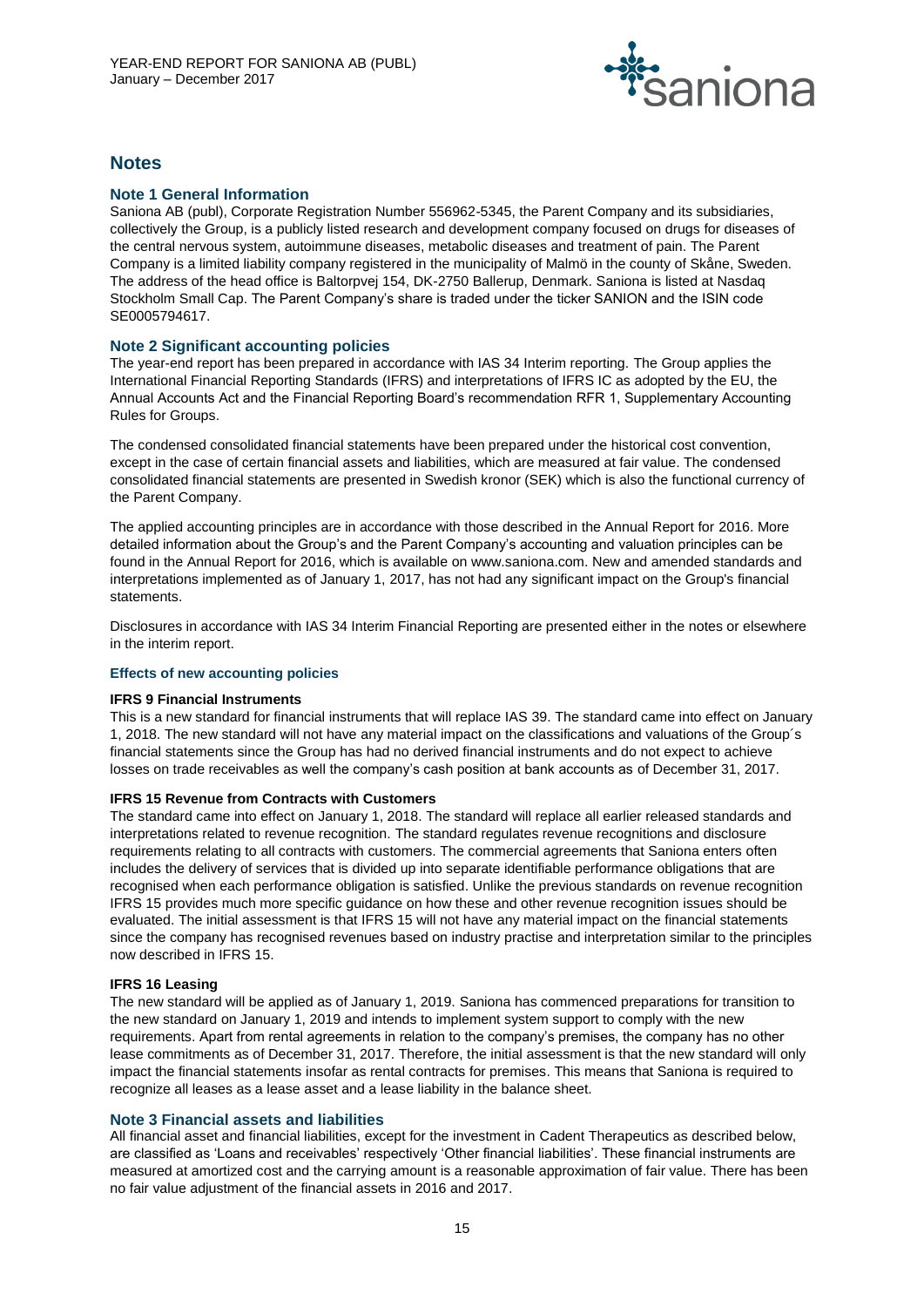

The Group owns 7% of the share capital of Cadent Therapeutics. Cadent Therapeutics merged in March 2017 with Ataxion, which was formed by Saniona, Atlas Venture and the management of Ataxion in 2013 as a spin-out from Saniona. Saniona received shares in Ataxion in return for certain knowhow and patents in relation to Saniona's ataxia program. The specific assets of Saniona had a carrying and fair value amount 0 at the time of formation of Ataxion and the investments made by the other parties were insignificant. The merged company Cadent Therapeutics is today developing the Ataxia-program. Considering the significant risk and duration of the development period related to the development of pharmaceutical products, management has concluded that the future economic benefits cannot be estimated with sufficient certainty until Cadent Therapeutics is sold or public listed or the project has been finalized and the necessary regulatory final approval of the product has been obtained. Accordingly, the value of Cadent Therapeutics is measured at costs since the fair value cannot be determined reliable.

# **Note 4 Segment reporting**

The Group is managed as a single business unit. The basis for identifying reportable segments is the internal reporting as reported to and followed up by the highest executive decision maker. The Group has identified the highest executive decision maker as the CEO. The internal management and reporting structure comprises only one business unit, and the Group therefore has only one operating segment, for which reason no segment information is provided.

# **Note 5: Share based payments**

Share-based compensation expenses for the full year of 2017 totalled SEK 359 (211) thousand. The Group accounts for share-based compensation by recognizing compensation expenses related to share-based instruments granted to the management, employees and consultants in the income statement. Such compensation expenses represent the fair market values of warrants granted and do not represent actual cash expenditures.

|                                 | Options granted in<br>2015 | <b>Options granted in</b><br>2017 | <b>Total</b> |
|---------------------------------|----------------------------|-----------------------------------|--------------|
| <b>Share-based payment</b>      |                            |                                   |              |
| Outstanding at 1 January 2017   | 64.000                     | $\overline{\phantom{0}}$          | 64,000       |
| Granted during the period       |                            | 38.750                            | 38.750       |
| Forfeited during the period     | $\overline{\phantom{0}}$   | - 458                             | - 458        |
| Outstanding at 31 December 2017 | 64.000                     | 38,292                            | 102,292      |

If all issued warrants are exercised for subscription of new shares, the Parent Company's will issue a total of 102,292 new shares corresponding to a dilution of approximately 0.47%. The fair value of the options was determined to be SEK 13.13 per option for the 2015 program and SEK 29.48 per option for the 2017 using the Black-Scholes model. The data below has been used for the calculation.

| <b>Employee incentive program</b>                     | 2015       | 2017       |
|-------------------------------------------------------|------------|------------|
| <b>Allotted options</b>                               | 64,000     | 38,750     |
| Fair value per option (SEK)                           | 13.13      | 29.48      |
| Share price for underlying shares (SEK)               | 19.90      | 45.50      |
| <b>Subscription price (SEK)</b>                       | 20.72      | 41.13      |
| <b>Vesting period</b>                                 | 4 years    | 4 years    |
| Estimated life of the option                          | 4.50 years | 5.50 years |
| Risk-free interest rate during the life of the option | 0.2257%    | $-0.0584%$ |
| Assumed volatility*                                   | 91.29%     | 76.75%     |
| <b>Expected dividends</b>                             | 0          | O          |

\* The volatility equals the historical volatility for the longest period where trading activity is available (for the period since listing at AktieTorget on April 22, 2014 to date of grant).

Option granted in 2015 entitle the holder to acquire one new share in Saniona for a subscription price of SEK 20.72. The options are earned gradually over a period of 48 months. Holders can take advantage of assigned and earned stock options during 30 days from the day following the publication of the Group's quarterly reports, or in the case of full-year, full-year report, for the first time after publication of the quarterly report for the first quarter of 2018 and last time after publication of the quarterly report for the third quarter of 2019. A more detailed description can be found in the annual report for 2016.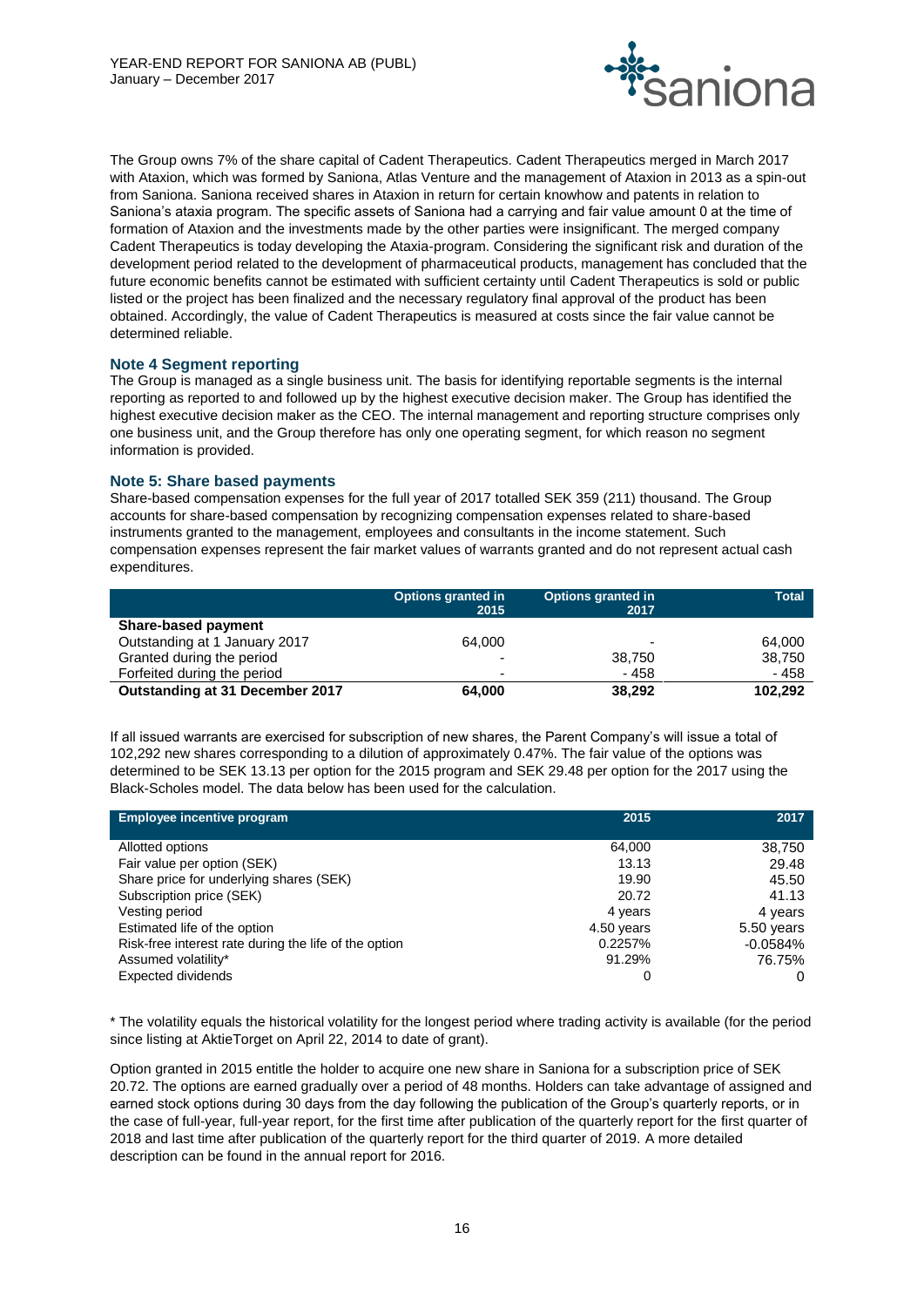

Allotment of 38,750 options took place in July 2017. Option granted in 2017 entitle the holder to acquire one new share in Saniona for a subscription price of SEK 41.13. The options are earned gradually over a period of 48 months. Holders can take advantage of assigned and earned stock options during 30 days from the day following the publication of the Group's quarterly reports, or in the case of full-year, full-year report, for the first time after publication of the quarterly report for the first quarter of 2021 and last time after publication of the quarterly report for the third quarter of 2022.

#### **Note 6 Income tax and deferred tax subsidiaries in Denmark**

Tax on income for the year, consisting of the year's current tax and deferred tax, is recognized in the income statement to the extent that it relates to the income or loss for the period and in other comprehensive income or equity to the extent that it relates thereto.

The Group recognized a tax income of KSEK 7,086 (-2,696) during the full year of 2017. This amount has been recognized under non-current tax assets in accordance to the accounting policies described below.

Under the Danish R&D tax credit scheme (Skattekreditordningen), loss-making R&D entities can obtain a tax credit which is equal to the tax value of the incurred research and development expenses. The tax credit is payable in November in the following financial year. In 2016 and 2017, the R&D expense tax-base is capped to DKK 25 million equal to a tax credit of DKK 5.5 million at a tax rate of 22%. Research and development taxcredits under the Danish R&D tax credit scheme is recognized in the income statement to the extent that it relates to the research and development expenses for the period and Saniona expects to fulfil the requirement for tax credit for the year. The tax credit under the Danish R&D tax credit scheme is recognized in the balance sheet under current tax assets if payable within 12 months and under non-current tax assets if payable after 12 months. As of December 31, 2017, the Group had no non-current tax asset and KSEK 7,276 in current tax asset, which will be payable in November 2018. As of December 31, 2016, the Group had no tax asset.

# **Note 7 Pledged assets and contingent liabilities**

The Group has provided a guarantee of KSEK 50 (50) to Euroclear. The Parent Company has provided a guarantee to the subsidiary Saniona A/S to ensure that Saniona A/S will be able to pay its creditors as the obligations fall due for the period until June 30, 2019. Saniona A/S had no external net debt as of December 31, 2017.

# **Note 8 Related parties**

Related parties comprise the Group's Executive Management, Board of Directors and companies within the Group. Apart from intercompany transaction and board fees as well as remuneration of management in accordance to the remuneration policy as resolved at the annual general meeting, there has been no transaction with related parties during 2016 and 2017.

#### **Note 9 Investment in Scandion Oncology**

On May 3, 2017, Saniona participated in formation of a new company, Scandion Oncology A/S. The investment of KSEK 331 has been recorded in the Saniona AB's and the Groups balance sheet under Investment in associated companies. In December, Saniona announced that Scandion Oncology has raised DKK 2 million in a private placement. As of December 31, 2017, Saniona AB owns 47.3% of Scandion Oncology A/S. The remaining 52.7% of the shares are owned by the three co-founders of Scandion Oncology A/S and a group of investors participating in the private placement. Saniona Group has no further obligations toward Scandion Oncology A/S. The financial statements of Scandion Oncology A/S have not been subject to consolidation in the Group. The reason is that the purchase price of KSEK 331 as well as the financial statements of Scandion Oncology was considered as non-material for the financial statements and financial position of Saniona. As of December 31, 2017, Saniona does not have controlling interest in Scandion Oncology.

#### **Note 10 NeuroSearch**

On July 4, 2017, Saniona acquired NeuroSearch's remaining interest in the preclinical and clinical assets, which Saniona acquired from NeuroSearch during the period 2012-2016. According to the previous agreements, Saniona was obliged to pay NeuroSearch a milestone payment of EUR 400,000 when the first preclinical program was tested in humans. In addition, Saniona was obliged to pay royalties on its product sales or a percentage of its licensing income in relation to the acquired clinical assets including the clinical development compounds, tesofensine and NS2359. According to the new agreement, Saniona has paid NeuroSearch a onetime cash payment of DKK 5.5 million. Following this, Saniona has no additional payment obligations to NeuroSearch. Saniona estimates that the onetime cash payment of DKK 5.5 million would have been payable to NeuroSearch with a four-year period under the previous agreements. Therefore, the amount will be expensed over a four-year period starting July 1, 2017.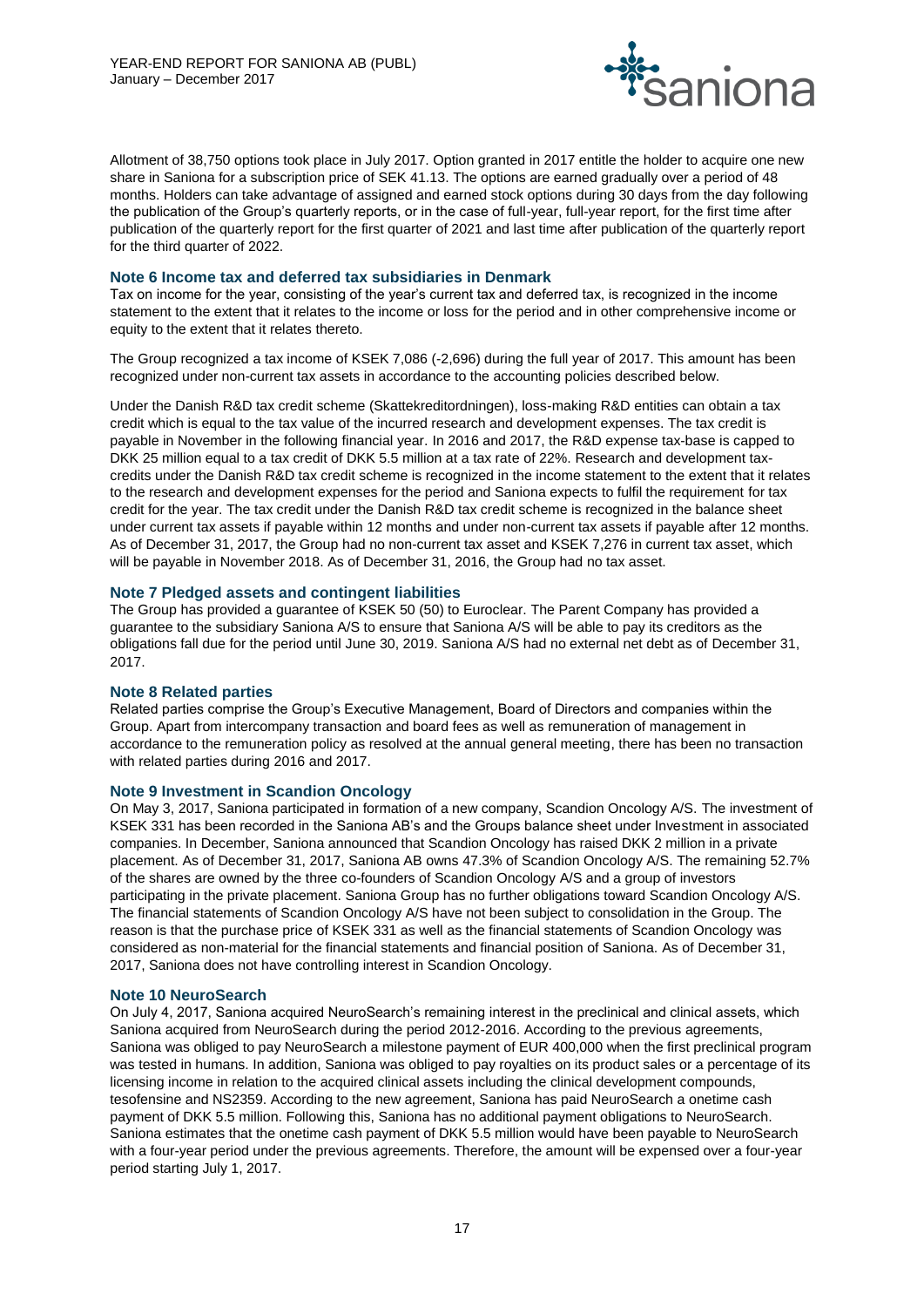

# **Business terms - glossary**

#### **Alzheimer's disease**

A chronic neurodegenerative disease that usually starts slowly and gets worse over time and accounts for 60% to 70% of cases of dementia. As the disease advances, symptoms can include problems with language, disorientation (including easily getting lost), mood swings, loss of motivation, not managing self-care, and behavioural issues. Gradually, body functions are lost, ultimately leading to death. The cause for most Alzheimer's cases is still mostly unknown except for 1% to 5% of cases where genetic differences have been identified. Several competing hypotheses exist trying to explain the cause of the disease.

# **AN761**

A small molecule which is designed to open (agonize) nicotinic α7 channels. Nicotinic α7 channels are expressed in various CNS tissue and are believed to be key mediators of cognitive processes. AN761 is a clinical candidate which may be a fast follower in a breakthrough drug class for treatment of cognition deficits in schizophrenia and Alzheimer's disease.

#### **AN788**

A unique dual (serotonin-dopamine) reuptake inhibitor which represents a novel clinical candidate for second line treatment of Major Depressive Disorder. AN788 has been administered to healthy volunteers in a single ascending dose study and in a PET study, demonstrating orderly pharmacokinetics and attaining levels of occupancy at serotonin and dopamine transporters that support its potential as a second line treatment for treating residual symptoms in MDD, such us fatigue, excessive sleepiness and lack of interest.

#### **Ataxia**

A neurological sign consisting of lack of voluntary coordination of muscle movements. Ataxia is a non-specific clinical manifestation implying dysfunction of the parts of the nervous system that coordinate movement, such as the cerebellum. Several possible causes exist for these patterns of neurological dysfunction and they can be mild and short term or be symptoms of sever chronic diseases such as Friedreich's ataxia, which is an autosomal recessive inherited disease that causes progressive damage to the nervous system which manifests in initial symptoms of poor coordination that progresses until a wheelchair is required for mobility.

#### **Atlas Venture**

Atlas Venture Inc.

# **CNS**

Central Nervous System, a part of the nervous system consisting of the brain and spinal cord.

#### **Cocaine addiction**

The compulsive craving for use of cocaine despite adverse consequences.

# **CTA**

Clinical Trial Application which a pharmaceutical company file to EMA to obtain permission to ship and test an experimental drug in Europe before a marketing application for the drug has been approved. The approved application is called an Investigational New Drug (IND) in the US.

# **GABAA α2α3 program**

A small molecule program which is designed to positively modulate (PAM) GABA<sub>A</sub>  $\alpha$ 2 and GABA<sub>A</sub>  $\alpha$ 3 ion channels, which are expressed in various central and peripheral neurons and are believed to be key mediator in the control of pain signalling and the control of anxiety.

# **EMA**

European Medicines Agency

# **FDA**

US Food and Drug Administration

# **IK program**

A small molecule program which is designed to block (antagonize) IK channels, which are expressed by immune cells and believed to be key mediator of inflammation in auto inflammatory diseases such as inflammatory bowel disease, multiple sclerosis and Alzheimer's' disease.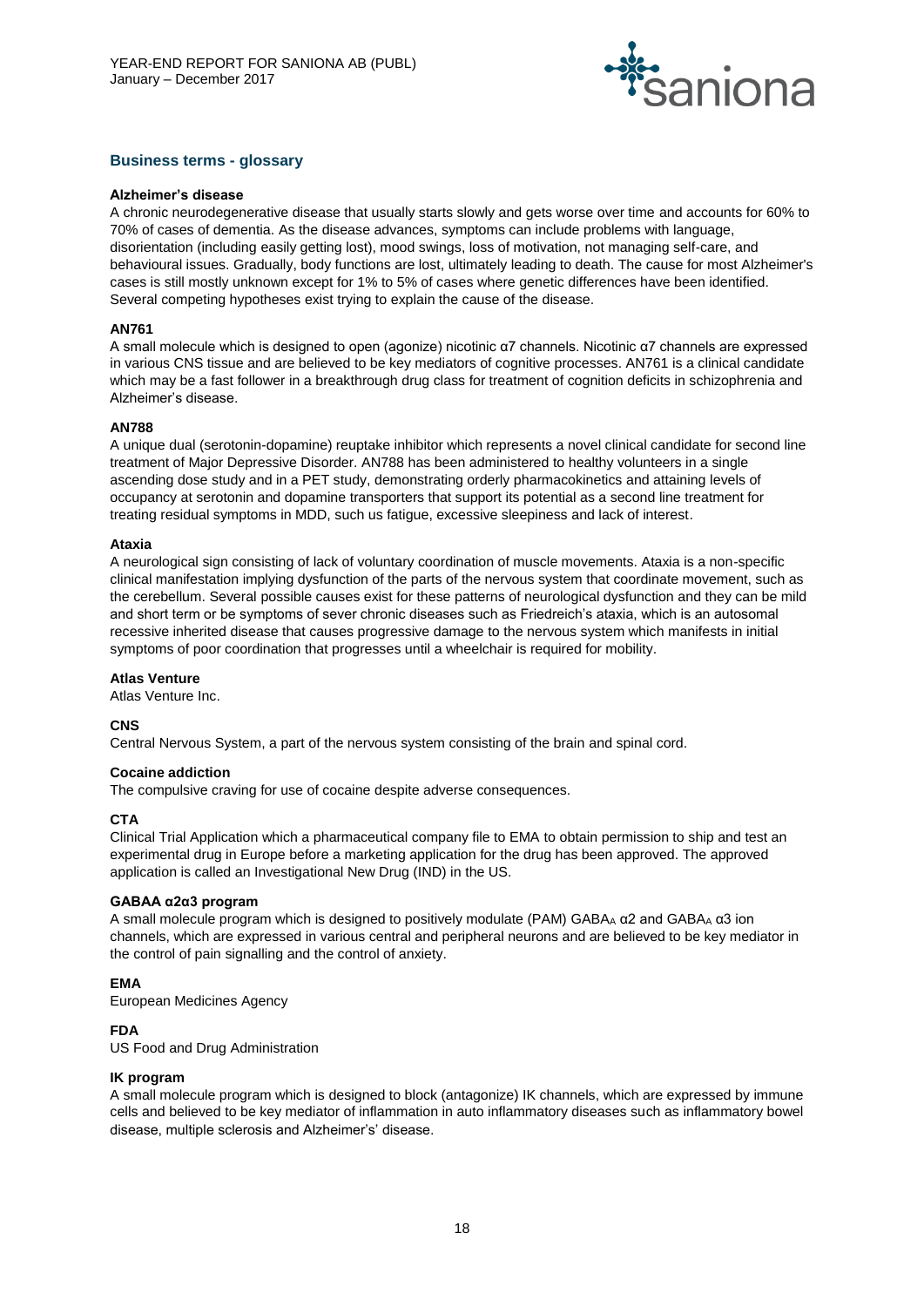

# **IND**

Investigational New Drug is a program by which a pharmaceutical company obtains permission to ship and test an experimental drug in the US before a marketing application for the drug has been approved. In Europe, the application is called a Clinical Trial Application (CTA).

#### **Ion channel**

Channels or pores in cell membranes which is made up of unique protein classes. Ion channels controls muscles and nerves and are central to the function of the body by governing the passage of charged ions across cell membranes.

#### **Ion channel modulators**

A drug which modulates the function of ion channels by blocking or opening ion channels or by decreasing or increasing throughput of ion channels. Agonists opens ion channels, Antagonists blocks ion channels, PAMs (Positive Allosteric Modulators) increase throughput whereas NAMs (Negative Allosteric Modulators) decrease throughput of ion channels.

#### **Major Depressive Disorders**

A mental disorder characterized by a pervasive and persistent low mood that is accompanied by low self-esteem and by a loss of interest or pleasure in normally enjoyable activities.

#### **Medix**

Productos Medix, S.A de S.V.

#### **Multiple sclerosis**

A demyelinating disease in which the insulating covers of nerve cells in the brain and spinal cord are damaged by the immune system. This damage disrupts the ability of parts of the nervous system to communicate, resulting in a wide range of signs and symptoms including physical, mental, and sometimes psychiatric problems.

#### **Neuropathic pain**

Pain caused by damage or disease affecting the somatosensory nervous system. Central neuropathic pain is found in spinal cord injury, multiple sclerosis, and some strokes. Aside from diabetes (diabetic neuropathy) and other metabolic conditions, the common causes of painful peripheral neuropathies are herpes zoster infection, HIV-related neuropathies, nutritional deficiencies, toxins, remote manifestations of malignancies, immune mediated disorders and physical trauma to a nerve trunk. Neuropathic pain is also common in cancer as a direct result of cancer on peripheral nerves (*e.g.*, compression by a tumour), or as a side effect of chemotherapy, radiation injury or surgery. Neuropathic pain is often chronic and very difficult to manage with some 40-60% of people achieving only partial relief.

#### **NS2359**

A triple monoamine reuptake inhibitor, which blocks the reuptake of dopamine, norepinephrine, and serotonin in a similar manner to cocaine. However, NS2359 dissociates slowly from these transporters and has a long human half-life (up to 10 days) which makes frequent dosing unnecessary. NS2359's pharmacological profile means that it may be able to reduce cocaine withdrawal symptoms, reduce cocaine craving and reduce cocaine-induced euphoria. In preclinical trials, NS2359 has been shown to reduce the reinforcing effects of cocaine and may have effects on cue induced drug craving. Furthermore, human trials with NS2359 have shown that NS2359 has little or no abuse potential and does not have adverse interactions with cocaine. Thus, NS2359 is a promising clinical candidate for the treatment of cocaine dependence.

#### **Proximagen**

Proximagen Ltd. is wholly-owned by the Evenstad family's holding company, ACOVA.

#### **SAN711**

A small molecule which is designed to positively modulated (PAM) GABA<sup>A</sup> α2 and GABA<sup>A</sup> α3 ion channels, which are expressed in various central and peripheral neurons and are believed to be key mediator in the control of pain signalling and the control of anxiety.

#### **Schizophrenia**

A mental disorder often characterized by abnormal social behaviour and failure to recognize what is real. Common symptoms include false beliefs, unclear or confused thinking, auditory hallucinations, reduced social engagement and emotional expression, and lack of motivation.